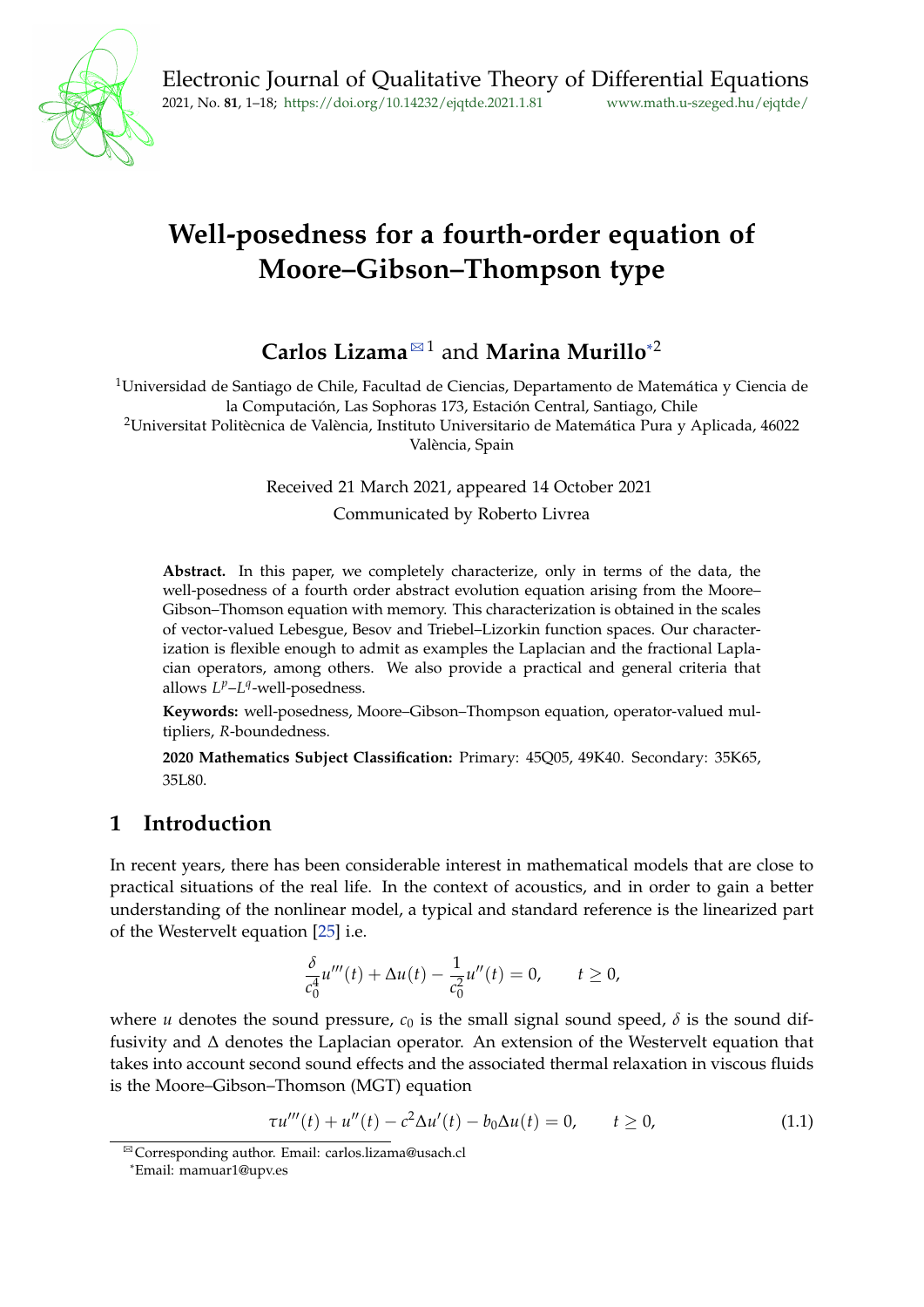where  $b_0 = \delta + \tau c^2$ , see [\[16,](#page-16-1)[27–](#page-17-0)[29,](#page-17-1)[35\]](#page-17-2). The MGT equation with memory

<span id="page-1-0"></span>
$$
u'''(t) + au''(t) - b\Delta u'(t) - c\Delta u(t) + \int_0^t g(t-s)\Delta u(s)ds = 0, \qquad t \ge 0,
$$
 (1.2)

has been treated in [\[13,](#page-15-0) [20,](#page-16-2) [32,](#page-17-3) [33\]](#page-17-4). When  $g \neq 0$ , the memory term introduces further dissipation. From the physical point of view, the most relevant case in connection with [\(1.2\)](#page-1-0) is

$$
g(s) = de^{-\ell s}, \qquad d, \ell > 0.
$$

Motivated by the above kernel, the following model

<span id="page-1-1"></span>
$$
u''''(t) + \alpha u'''(t) + \beta u''(t) - \gamma \Delta u''(t) - \delta \Delta u'(t) - \rho \Delta u(t) = 0, \qquad t \ge 0,
$$
 (1.3)

has been recently proposed [\[21,](#page-16-3) [34\]](#page-17-5). It can be obtained from [\(1.2\)](#page-1-0) summing  $\partial_t(1.2) + \ell(1.2)$ .

It should be pointed out that third and fourth order derivatives in time are observed in various areas of research. In physics and engineering third and fourth order derivatives should always be considered when vibration occurs and particularly when this excitation induces multi-resonant modes of vibration [\[6\]](#page-15-1). They should also be considered at all times when a transition occurs such as: start up and shutdown; take-off and landing; and accelerating and decelerating [\[23\]](#page-16-4). Fourth order derivatives in time appear, for instance, in the study of chaotic hyperjerk systems [\[17\]](#page-16-5), in the Taylor series expansion of the Hubble law [\[37\]](#page-17-6) and in the kinematic performance of long-dwell mechanisms of linkage type, which are used in automatic machines to generate intermittent motions [\[24\]](#page-16-6).

The model [\(1.3\)](#page-1-1) was introduced and first studied by Dell'Oro and Pata [\[21\]](#page-16-3) in their abstract version

<span id="page-1-2"></span>
$$
u''''(t) + \alpha u'''(t) + \beta u''(t) + \gamma A u''(t) + \delta A u'(t) + \rho A u(t) = 0,
$$
\n(1.4)

where *A* is a strictly positive unbounded linear operator with domain  $D(A)$  densely embedded in a separable real Hilbert space *H* and *α*, *β*, *γ*, *δ*, *ρ* ∈ **R**. In such abstract model, the equa-tion [\(1.3\)](#page-1-1) corresponds to the choice  $H = L^2(\Omega)$  and  $A = -\Delta$  with  $D(A) = H^2(\Omega) \cap H_0^1(\Omega)$ . In [\[21\]](#page-16-3) it was established the well-posedness for [\(1.4\)](#page-1-2) by means of the existence of the solution semigroup, providing a detailed description of the spectrum of its infinitesimal generator and its relation with the growth bound. The stability properties of the related solution semigroup were then investigated and, in particular, a necessary and sufficient condition for exponential stability was established, in terms of the values of the stability numbers

$$
\chi = \gamma - \frac{\delta}{\alpha'}, \qquad \omega = \beta - \frac{\rho \alpha}{\delta'}
$$

where *α*, *β*, *γ*, *δ* and *ρ* are strictly positive. Later, Liu et al. [\[34\]](#page-17-5) discussed the well-posedness of the solution for [\(1.4\)](#page-1-2) with an additional memory term like in [\(1.2\)](#page-1-0) by using the Faedo–Galerkin method. Then, the authors in [\[34\]](#page-17-5) proved general decay results for the case  $\chi > 0$  and  $\omega > 0$ based on the perturbed energy method and on some properties of convex functions.

However, we note that all above mentioned references studied [\(1.4\)](#page-1-2) in the context of Hilbert spaces, and they do not include the important cases of the Lebesgue spaces  $L^q(\Omega)$  except, of course, the case  $q = 2$ . Furthermore, the class of operators A studied so far does not allow the admissibility of more general types of differential operators like the Stokes operator, the fractional Laplacian operator or the biharmonic  $\Delta^2$ , equipped with suitable boundary conditions.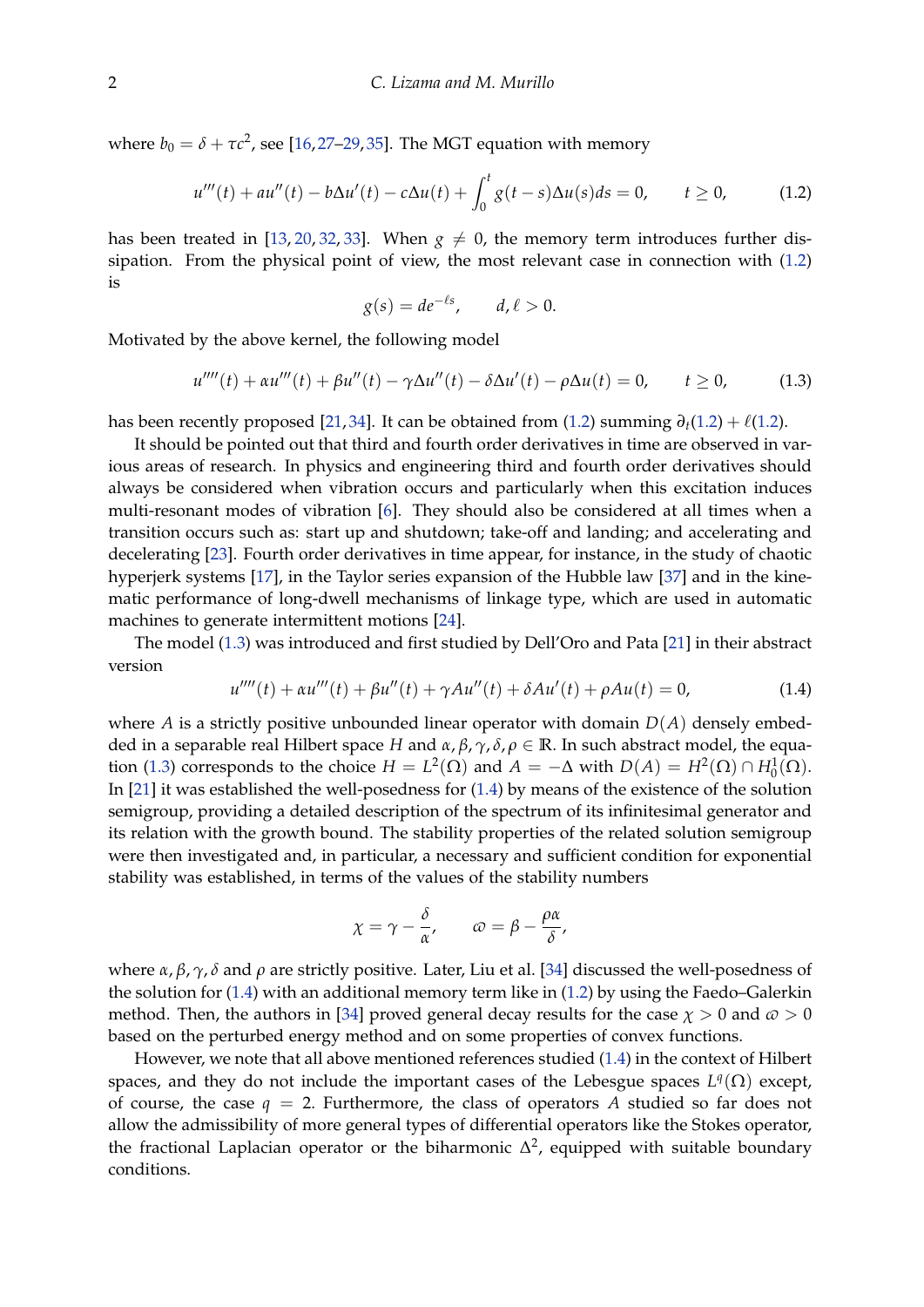On the other hand, using the method of operator-valued Fourier multipliers due to Arendt and Bu [\[4,](#page-15-2) [5\]](#page-15-3), well-posedness of the solutions for the *nonhomogeneous* MGT equation [\(1.2\)](#page-1-0) in the class of  $HT$  (or *UMD*) spaces, that includes the scale of Lebesgue spaces  $L^q(\Omega)$  among others, has been studied by Poblete and Pozo [\[36\]](#page-17-7), Bu and Cai [\[7\]](#page-15-4) and Conejero et al. [\[19\]](#page-16-7). This method allows the admissibility of very general linear operators *A* but, depending on the regularity on the time variable, sometimes needs a more restrictive condition on the associated operator-valued symbols, namely: *R*-boundedness [\[4,](#page-15-2) [10\]](#page-15-5). This restrictive condition can be replaced by uniform boundedness if we assume, for instance, that time-regularity is needed in the scales of Besov spaces (that includes the class of Hölder continuous functions) [\[5,](#page-15-3)[11,](#page-15-6)[12\]](#page-15-7) or the scale of Triebel–Lizorkin spaces [\[8,](#page-15-8) [9,](#page-15-9) [14\]](#page-16-8).

In this paper we will take this last approach as method. We succeed in obtaining a completely new characterization of strongly well-posedness for the nonhomogeneous equation [\(1.4\)](#page-1-2) in the the scales of Lebesgue, Besov and Triebel–Lizorkin spaces. For that purpose, we take advantage of a recent result proved in [\[19,](#page-16-7) Theorem 1.1] in order to simplify complex computations on the operator-valued symbols associated to the corresponding nonhomogeneous model [\(1.4\)](#page-1-2). In the case of the scale of Lebesgue spaces, our result reads as follows: Assume that *A* is a closed linear operator with (not necessarily dense) domain *D*(*A*) defined on a *UMD* space *X*. The following assertions are equivalent:

(i) The equation

$$
u''''(t) + \alpha u'''(t) + \beta u''(t) + \gamma A u''(t) + \delta A u'(t) + \rho A u(t) = f(t), \quad t \in \mathbb{T} := [0, 2\pi], \tag{1.5}
$$

is strongly  $L^p$ -well-posed, i.e. for each  $f \in L^p(\mathbb{T}, X)$ , there exists a unique solution

<span id="page-2-0"></span>
$$
u \in W_{per}^{4,p}(\mathbb{T}, X) \cap W_{per}^{2,p}(\mathbb{T}, [D(A)]).
$$

(ii)  $\mathbb{Z} \subset \rho_s(A)$  and the set  $\{k^4[k^4 - \alpha i k^3 - \beta k^2 - \gamma k^2 A + \delta i k A + \rho A]^{-1} : k \in \mathbb{Z}\}$  is R-bounded.

Moreover, if (i) (or (ii)) holds, then the following maximal regularity estimate

$$
\|u\|_{L^p(\mathbb{T},X)} + \|u''\|_{W^{2,p}_{per}(\mathbb{T},X)} + \|u''''\|_{W^{3,p}_{per}(\mathbb{T},X)} + \|u''''\|_{W^{4,p}_{per}(\mathbb{T},X)} + \|u'''''\|_{W^{4,p}_{per}(\mathbb{T},X)} + \|Au\|_{L^p(\mathbb{T},[D(A)])} + \|Au'\|_{W^{2,p}_{per}(\mathbb{T},[D(A)])} + \|Au''\|_{W^{2,p}_{per}(\mathbb{T},[D(A)])} \leq C\|f\|_{L^p(\mathbb{T},X)},
$$

holds. The last estimate has many important applications. It is the central tool in the study of the following problems: existence and uniqueness of solutions of nonautonomous evolution equations; existence and uniqueness of solutions of quasilinear and nonlinear partial differential equations; stability theory for evolution equations; maximal regularity of solutions of elliptic differential equations; existence and uniqueness of solutions of Volterra integral equations; and uniqueness of mild solutions of the Naviera<sup>ASStokes</sup> equations. In these applications, a maximal regularity estimate is frequently used to reduce, via a fixed-point argument, a nonautonomous (resp. nonlinear) problem to an autonomous (resp. linear) problem. In some cases, maximal regularity is needed to apply an implicit function theorem. According to the literature, there has been a substantial amount of work, as one can see, for example, in Amann [\[2\]](#page-15-10), Denk, Hieber and Prüss [\[22\]](#page-16-9), Clément, Londen and Simonett [\[18\]](#page-16-10), the survey by Arendt [\[3\]](#page-15-11), and the bibliography therein.

Our new characterization of strongly L<sup>p</sup>-well-posedness shows to be flexible in certain combination of strictly positive parameters  $\alpha$ ,  $\beta$ ,  $\gamma$ ,  $\delta$  and  $\rho$ , and that is amenable enough to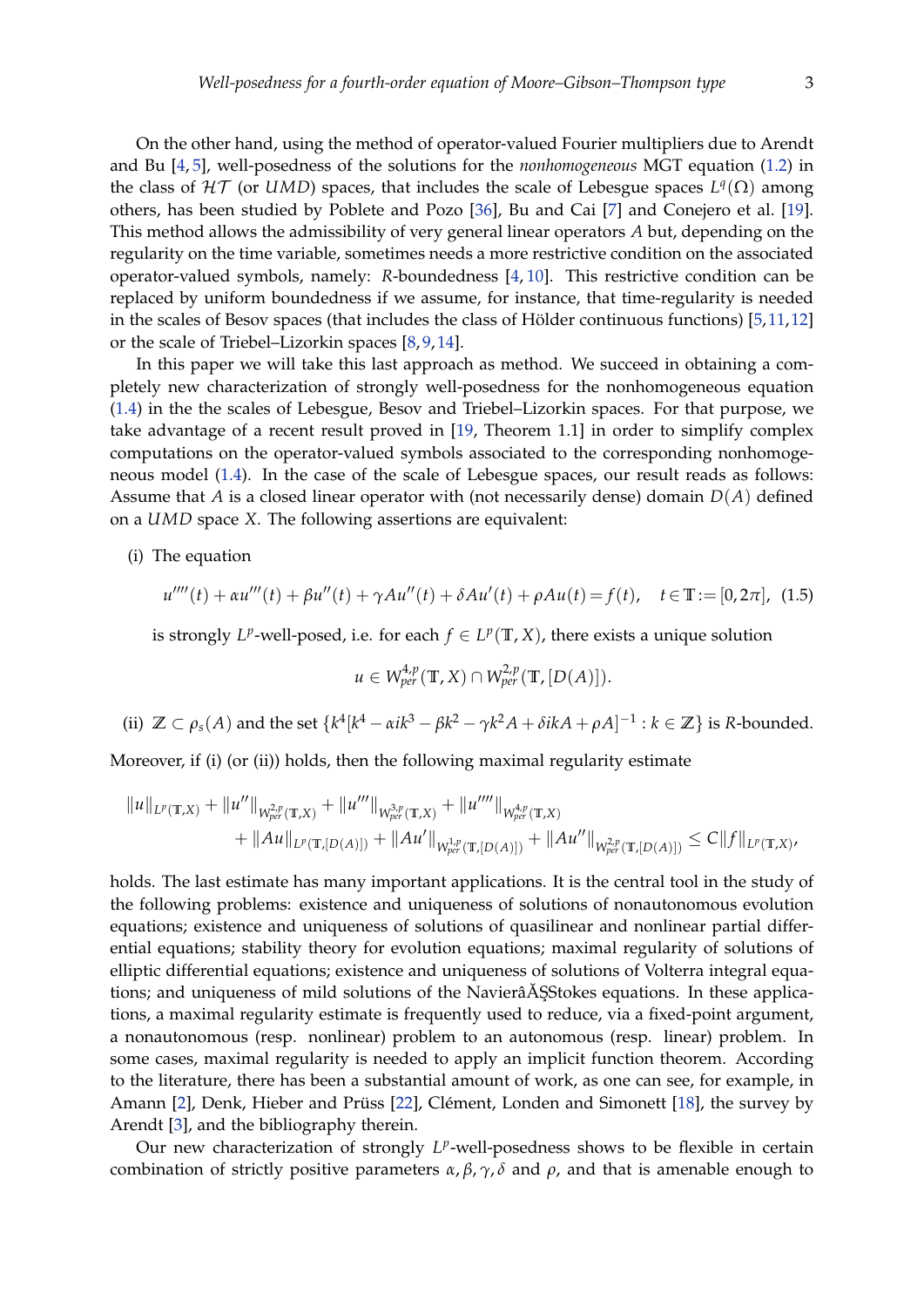allow fractional powers of operators. In fact, as a consequence of our results we deduce that if *A* is an *R*-sectorial operator of angle  $\pi/2$  on  $L^q(\Omega)$ ,  $\Omega \subset \mathbb{R}^N$ ,  $1 < q < \infty$  and

$$
\rho+\beta\gamma<\alpha\delta
$$

then for any given  $f \in L^p(\mathbb{T}, L^q(\Omega))$ ,  $1 < p < \infty$ , the initial value problem [\(1.5\)](#page-2-0) admits a unique solution  $u \in W^{4,p}_{per}(\mathbb{T}, L^q(\Omega)) \cap W^{2,p}_{per}(\mathbb{T}, [D(A)]).$  As a consequence, we obtain optimal results, that we illustrate with two examples:  $A = \Delta$  the Laplacian, and  $A = -(-\Delta)^s$  the fractional Laplacian of order 1/2 < *s* < 1.

### **2 Preliminaries**

We start this section introducing the notion of L<sup>p</sup>-Fourier multiplier. We will denote the space of bounded linear operators from *X* into *Y* endowed with the uniform operator topology as  $\mathcal{B}(X, Y)$ . If  $X = Y$  we simply abbreviate  $\mathcal{B}(X)$ .

**Definition 2.1.** Let *X* and *Y* be Banach spaces and  $1 \leq p < \infty$ . We say that  $(M_k)_{k \in \mathbb{Z}}$  ⊂  $\mathcal{B}(X,Y)$ is an *L*<sup>*p*</sup>-Fourier multiplier if, for each  $f \in L^p(\mathbb{T}, X)$ , there exists  $u \in L^p(\mathbb{T}, Y)$  such that  $\hat{u}(k) = M_k \hat{f}(k)$  for all  $k \in \mathbb{Z}$ , where

$$
\hat{f}(k) := \frac{1}{2\pi} \int_0^{2\pi} e^{-ikt} f(t) dt
$$

denotes the *k*-th Fourier coefficient of *f* .

Our characterization will be provided in terms of the *R*-boundedness of certain sets of operators. For that purpose, we need to recall the notion of *R*-boundedness.

**Definition 2.2.** Let *X* and *Y* be Banach spaces. A set  $\mathcal{T} \subset \mathcal{B}(X, Y)$  is called *R*-bounded if there is a constant  $c \geq 0$  such that

<span id="page-3-0"></span>
$$
||(T_1x_1,\ldots,T_nx_n)||_R\leq c||(x_1,\ldots,x_n)||_R,
$$
\n(2.1)

for all  $T_1, \ldots, T_n \in \mathcal{T}$ ,  $x_1, \ldots, x_n \in X$ ,  $n \in \mathbb{N}$  where

$$
|| (x_1, ..., x_n) ||_R := \frac{1}{2^n} \sum_{\epsilon_j \in \{-1, 1\}^n} || \sum_{j=1}^n \epsilon_j x_j ||.
$$

The least *c* such that [\(2.1\)](#page-3-0) is satisfied is called the *R*-bound of  $T$  and is denoted  $R(T)$ .

The property of *R*-boundedness is preserved under sum or product by a constant. Moreover, if *X* and *Y* are Hilbert spaces, *R*- boundedness is equivalent to uniform boundedness. More information about these properties are summarized in [\[22\]](#page-16-9).

The class of Banach spaces *X* such that the Hilbert transform defined by

$$
(Hf)(t) = \lim_{\epsilon,R \to \infty} \frac{1}{\pi} \int_{\epsilon \le |s| \le R} \frac{f(t-s)}{s} ds, \qquad t \in \mathbb{R},
$$

is bounded in  $L^p(\mathbb{R};X)$  for some  $p \in (1,\infty)$  is denoted by  $\mathcal{HT}$ . The basic reference for the class  $H\mathcal{T}$  is the survey article by Burkholder [\[15\]](#page-16-11), where two other characterizations for the class  $HT$  are also given, a probabilistic one, and a geometrical one. To describe the latter,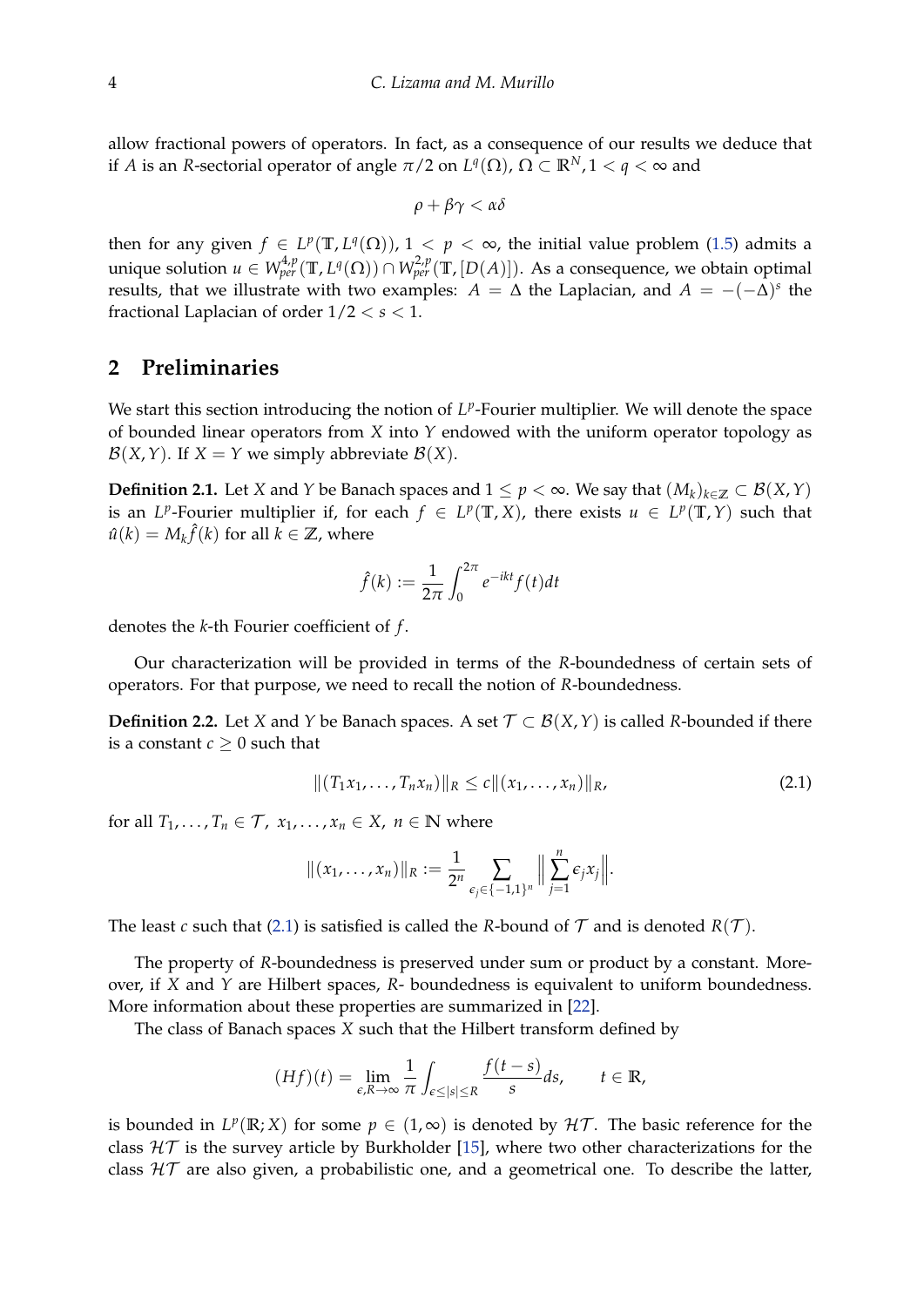recall that a Banach space *X* is termed *ξ*-convex, if there is a function *ξ* : *X* × *X* → **R** which is convex in each of its variables and such that *ξ*(0, 0) > 0 and

$$
\xi(x,y) \le |x+y| \quad \text{for all } x,y \in X \text{ with } |x| = |y| = 1.
$$

A Banach space *X* belongs to the class HT if and only if *X* is *ξ*-convex if and only if *X* has the unconditional martingale difference property (*UMD*) [\[15\]](#page-16-11). The *UMD* spaces include Hilbert spaces, Sobolev spaces  $H_p^s(\Omega)$ ,  $1 < p < \infty$ , Lebesgue spaces  $L^p(\Omega, \mu)$ ,  $\ell_p$ ,  $1 < p < \infty$ , vectorvalued Lebesgue spaces  $L^p(\Omega, \mu; X)$  where *X* is a *UMD* space, Hardy spaces, Lorentz and Orlicz spaces, any von Neumann algebra, and the Schatten–von Neumann classes  $C_p(H)$ ; 1 <  $p < 1$ ; of operators on Hilbert spaces. On the other hand, the space of continuous functions *C*(*K*) does not have the *UMD* property.

We need to recall the notion of *M*-bounded sequence (*MR*-bounded sequence) of operators.

<span id="page-4-1"></span>**Definition 2.3** ([\[31\]](#page-17-8)). We say that a sequence  ${T_k}_{k \in \mathbb{Z}} \subset \mathcal{B}(X,Y)$  is *M*-bounded of order *n*  $(n \in \mathbb{N} \cup \{0\})$ , if

<span id="page-4-0"></span>
$$
\sup_{0 \le l \le n} \sup_{k \in \mathbb{Z}} \|k^l \Delta^l T_k\| < \infty,\tag{2.2}
$$

where

$$
\Delta^0 T_k := T_k, \quad \Delta T_k := \Delta^1 T_k := T_{k+1} - T_k
$$

and for  $n \in \mathbb{N}$  with  $n \geq 2$  we have

$$
\Delta^n T_k := \Delta(\Delta^{n-1} T_k).
$$

#### **Remark 2.4.**

- (i) Given  $\{M_k\}_{k\in\mathbb{Z}}$  and  $\{N_k\}_{k\in\mathbb{Z}}$  be such that they are both *M*-bounded of order *n*, then the sum is also *M*-bounded of the same order. Moreover, if  $\{M_k\}_{k\in\mathbb{Z}}$  and  $\{N_k\}_{k\in\mathbb{Z}}$  are sequences in  $\mathcal{B}(Y, Z)$  and  $\mathcal{B}(X, Y)$  that are *M*-bounded of order *n*, then  $\{M_k N_k\}_{k \in \mathbb{Z}} \subset$  $B(X, Z)$  is also M-bounded of the same order.
- (ii) If we replace condition [\(2.2\)](#page-4-0) in Definition [2.3](#page-4-1) by the condition that the set

$$
\{k^l \Delta^l M_k : k \in \mathbb{Z}\},\tag{2.3}
$$

is *R*-bounded for each  $0 \le l \le n$ , then we say that  $\{M_k\}_{k \in \mathbb{Z}} \subset \mathcal{B}(X,Y)$  is *MR*-bounded of order *n*.

We also recall the definition of *n*-regular scalar sequences which was first considered in [\[31\]](#page-17-8).

**Definition 2.5.** A sequence  $\{c_k\}_{k\in\mathbb{Z}} \subset \mathbb{C}$  is called *n*-regular if the set  $\{k^p \frac{\Delta^p c_k}{c_k} \}$  $\left\{\frac{r}{c_k}\right\}_{k \in \mathbb{Z}}$  is bounded for all  $p = 1, \ldots, n$ .

We finally recall the following result recently shown in [\[19\]](#page-16-7) which provides an important criterion for *MR*-boundedness in the context of maximal regularity for abstract evolution equations.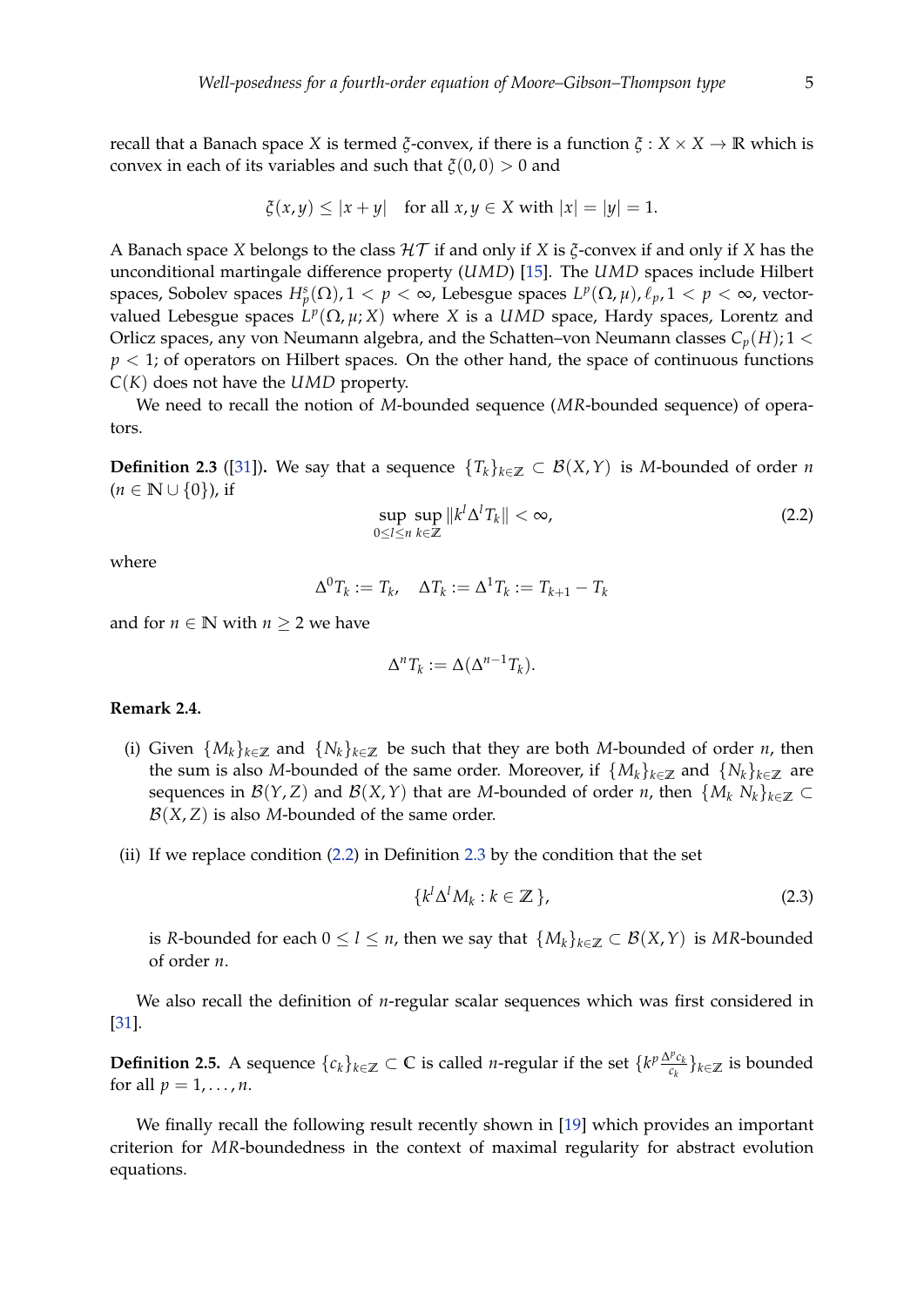<span id="page-5-1"></span>**Theorem 2.6.** *Let*  $T : D(T) \subset X \to X$  *be a closed linear operator defined in a Banach space* X. *For*  $e$ ach  $k \in \mathbb{Z}$  let  $H_k: X \to D(T)$  be a sequence of bounded and linear operators such that  $0 \in \rho(H_k)$  for *all*  $k \in \mathbb{Z}$ . *Suppose that*  $(s_k)_{k \in \mathbb{Z}}$  ⊂ *C is a* 1*-regular sequence and denote* 

$$
M_k := s_k T H_k,\tag{2.4}
$$

*and*

$$
L_k := (H_k^{-1} - H_{k+1}^{-1})H_k.
$$
\n(2.5)

*If*  $\{M_k : k \in \mathbb{Z}\}$  and  $\{kL_k : k \in \mathbb{Z}\}$  are R-bounded (uniformly bounded) sets, then  $\{M_k : k \in \mathbb{Z}\}$  is  $MR$ -bounded (M-bounded) of order  $1.$  *If, in addition,*  $(s_k)_{k\in\mathbb{Z}}$  *is*  $2$ *-regular and the set*  $\{k^2\Delta L_k:k\in\mathbb{Z}\}$ *is R-bounded (uniformly bounded), then* {*M<sup>k</sup>* : *k* ∈ **Z**} *is MR-bounded (M-bounded) of order* 2.

# **3 Well-posedness in** *L p* **-spaces**

Let  $1 \leq p < \infty$  and *X* be a Banach space. In this section, we want to give optimal conditions that can describe the well-posedness of the problem

<span id="page-5-0"></span>
$$
u''''(t) + \alpha u'''(t) + \beta u''(t) + \gamma A u''(t) + \delta A u'(t) + \rho A u(t) = f(t), \quad t \in \mathbb{T} := [0, 2\pi]
$$
 (3.1)

in  $2\pi$ -periodic vector valued  $L^p$ -spaces. In other words, we want to obtain a complete characterization on the existence, uniqueness and well-posedness of the problem only in terms of the data of the problem. Here *A* is a closed linear operator with domain  $D(A)$ .

We now introduce the notion of the following set denoted as  $\rho_s(A)$  as follows:

$$
\rho_s(A) := \left\{ s \in \mathbb{R} : s^4 - \alpha i s^3 - \beta s^2 - \gamma s^2 A + \delta i s A + \rho A : [D(A)] \to X \right\}
$$
  
is invertible and  $[s^4 - \alpha i s^3 - \beta s^2 - \gamma s^2 A + \delta i s A + \rho A]^{-1} \in \mathcal{B}(X) \right\}$ , (3.2)

where  $[D(A)]$  denotes a Banach space under the norm  $||x||_{[D(A)]} := ||x|| + ||Ax||$ . For any  $n \in \mathbb{N}$  and  $1 \le p < \infty$  we define the vector-valued function spaces [\[7,](#page-15-4) Definition 2.4]:

 $W_{per}^{n,p}(\mathbb{T},X) := \{u \in L^p(\mathbb{T},X) : \text{there exists } v \in L^p(\mathbb{T},X), \hat{v}(k) = (ik)^n \hat{u}(k) \text{ for all } k \in \mathbb{Z}\}.$ 

**Remark 3.1.** It is important to point out that the following properties hold

- (i) Given  $n, m \in \mathbb{N}$ , if  $n \leq m$  then  $W_{per}^{m,p}(\mathbb{T}, X) \subset W_{per}^{n,p}(\mathbb{T}, X)$ .
- (ii) If  $u \in W_{per}^{n,p}(\mathbb{T}, X)$  then for all  $0 \le k \le n 1$  it follows that  $u^{(k)}(0) = u^{(k)}(2\pi)$ .

Note that [\[4\]](#page-15-2):

$$
W_{per}^{n,p}(\mathbb{T}, X) = \{ u \in L^p(\mathbb{T}, X) : u \text{ is } n\text{-times differentiable a.e.},
$$
  

$$
u^{(n)} \in L^p(\mathbb{T}, X) \text{ and } u^{(k)}(0) = u^{(k)}(2\pi), 0 \le k \le n-1 \}.
$$

We refer to [\[4,](#page-15-2) Lemma 2.1] and [\[7\]](#page-15-4) for more information about these spaces. In order to consider maximal regularity for our problem we need to define the following space:

$$
S_p(A) := W_{per}^{4,p}(\mathbb{T}, X) \cap W_{per}^{2,p}(\mathbb{T}, [D(A)]).
$$

The space  $S_p(A)$  is a Banach space with the norm

$$
||u||_{S_p(A)} := ||Au||_p + ||Au'||_p + ||Au''||_p + ||u||_p + ||u''||_p + ||u'''||_p + ||u''''||_p.
$$

We now introduce the following definition.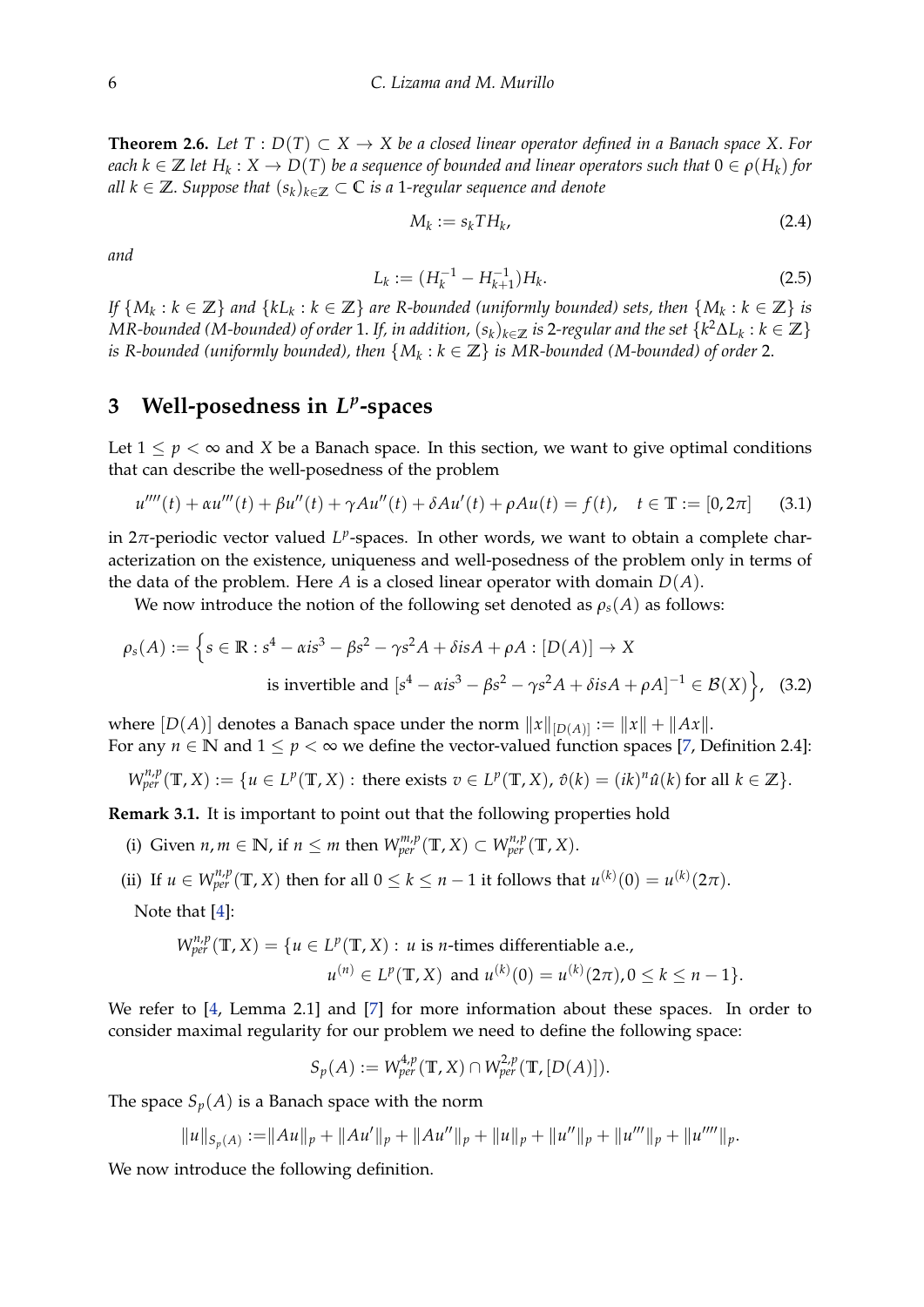**Definition 3.2.** Let 1 ≤ *p* < ∞ and *f* ∈ *L*<sup>*p*</sup>(**T**, *X*) be given. We say that *u* ∈ *S*<sub>*p*</sub>(*A*) is a strong *L*<sup>*p*</sup>-solution of equation [\(3.1\)](#page-5-0) if it satisfies (3.1) for almost all  $t \in \mathbb{T}$ . We say that equation (3.1) is strongly  $L^p$ -well-posed if for each  $f \in L^p(\mathbb{T}, X)$ , there exists a unique strong  $L^p$ -solution of equation [\(3.1\)](#page-5-0).

As a very important consequence, we obtain the following: There exists a constant *C* > 0 such that for each  $f \in L^p(\mathbb{T}, X)$ , we have

$$
||u||_{S_p(A)} \leq C||f||_{L^p}.
$$

Before we provide our main result, we need the following two theorems from [\[4\]](#page-15-2) that establish the equivalence between *R*-boundedness and the fact of being an *L<sup>p</sup>*-multiplier. They will be needed in order to characterize  $L^p$ -well-posedness for equation [\(3.1\)](#page-5-0).

<span id="page-6-0"></span>**Theorem 3.3.** Let X, Y be UMD spaces. If a sequence  $\{M_k\}_{k\in\mathbb{Z}} \subset \mathcal{B}(X,Y)$  is MR-bounded of  $\sigma$  *order* 1, then  $(M_k)_{k\in\mathbb{Z}}$  defines an L<sup>p</sup>-Fourier multiplier whenever  $1 < p < \infty.$ 

<span id="page-6-2"></span>**Theorem 3.4.** *Let X*,*Y be Banach spaces,* 1 ≤ *p* < ∞ *and let* (*Mk*)*k*∈**<sup>Z</sup>** ⊂ B(*X*,*Y*) *be an L<sup>p</sup> -Fourier multiplier. Then the set*  $\{M_k : k \in \mathbb{Z}\}$  *is R-bounded.* 

Let *A* be a closed linear operator such that  $\mathbb{Z} \subset \rho_s(A)$ . We denote

<span id="page-6-1"></span>
$$
N_k := [a_k - \alpha b_k - \beta c_k - \gamma c_k A + \delta i k A + \rho A]^{-1}, \quad a_k = k^4, \quad b_k = i k^3, \quad c_k = k^2, \quad k \in \mathbb{Z}, \tag{3.3}
$$

where  $\alpha$ ,  $\beta$ ,  $\gamma$ ,  $\delta$ ,  $\rho \in \mathbb{R}$  are fixed constants.

The following proposition will be an important tool for proving the main result of this section.

<span id="page-6-3"></span>**Proposition 3.5.** *Let A be a closed linear operator defined on a UMD space X and*  $\alpha$ ,  $\beta$ ,  $\gamma$ ,  $\delta$ ,  $\rho \in \mathbb{R}$ . If  $\mathbb{Z}\subset \rho_s(A)$  and  $\{k^4N_k:k\in\mathbb{Z}\}$  and  $\{k^2AN_k:k\in\mathbb{Z}\}$  are R-bounded sets, then  $(k^4N_k)_{k\in\mathbb{Z}}$ ,  $(ik^3N_k)_{k\in\mathbb{Z}}$ ,  $(k^2N_k)_{k\in\mathbb{Z}}$ ,  $(k^24N_k)_{k\in\mathbb{Z}}$ ,  $(k4N_k)_{k\in\mathbb{Z}}$  and  $(AN_k)_{k\in\mathbb{Z}}$  are  $L^p$ -Fourier multipliers.

*Proof.* We first point out that the *R*-boundedness of  $\{k^4N_k : k \in \mathbb{Z}\}$  immediately implies the *R*-boundedness of the sets  $\{ik^3N_k : k \in \mathbb{Z}\}$  and  $\{k^2N_k : k \in \mathbb{Z}\}$ . Similarly, if by hypothesis  $\{k^2AN_k : k \in \mathbb{Z}\}\$  is *R*-bounded then the sets  $\{kAN_k : k \in \mathbb{Z}\}\$  and  $\{AN_k : k \in \mathbb{Z}\}\$  are so. Let  $M_k := k^4 N_k$ . In order to show that  $M_k$  is an  $L^p$ -multiplier we only need to show that  $\{k\Delta M_k : k \in \mathbb{Z}\}\$  is *R*-bounded. We apply Theorem [2.6](#page-5-1) with  $s_k = k^4$ , which is 1-regular, *H*<sub>*k*</sub> = *N*<sub>*k*</sub> and *T* = *I*. By hypothesis  $\{M_k : k \in \mathbb{Z}\}$  is *R*-bounded, then we only need to show that  ${kL_k : k \in \mathbb{Z}}$  is *R*-bounded. Indeed, we have

$$
kL_k = k(N_k^{-1} - N_{k+1}^{-1})N_k
$$
  
=  $k[-\Delta a_k + \alpha \Delta b_k + \beta \Delta c_k + \gamma \Delta c_k A - \delta i A]N_k$   
=  $-\frac{k\Delta a_k}{a_k}M_k + \alpha \frac{k\Delta b_k}{b_k}(b_k N_k) + \beta \frac{k\Delta c_k}{c_k}(c_k N_k) + \gamma \frac{k\Delta c_k}{c_k}(c_k A N_k) - \delta i k A N_k.$ 

By hypothesis then it follows that  $\{kL_k : k \in \mathbb{Z}\}$  is *R*-bounded. The *R*-boundedness of  ${k\Delta(i k^3 N_k)}_{k \in \mathbb{Z}}$  and  ${k\Delta(k^2 N_k)}_{k \in \mathbb{Z}}$  follows similarly applying Theorem [2.6](#page-5-1) with  $s_k = ik^3$ ,  $T = I$  and  $H_k = N_k$  in the first case,  $s_k = k^2$ ,  $T = I$  and  $H_k = N_k$  in the second case. As a consequence of Theorem [3.3](#page-6-0) they are L<sup>p</sup>-Fourier multipliers. On the other hand, the *R*-boundedness of  $\{k\Delta(k^2AN_k)\}_{k\in\mathbb{Z}}$ ,  $\{k\Delta(kAN_k)\}_{k\in\mathbb{Z}}$  and  $\{k\Delta(AN_k)\}_{k\in\mathbb{Z}}$  also follows from Theorem [2.6](#page-5-1) with  $s_k = k^2$ ,  $T = A$  and  $H_k = N_k$  in the first case,  $s_k = k$ ,  $T = A$  and  $H_k = N_k$  in the second case and  $s_k = 1$ ,  $T = A$  and  $H_k = N_k$  in the last case.  $\Box$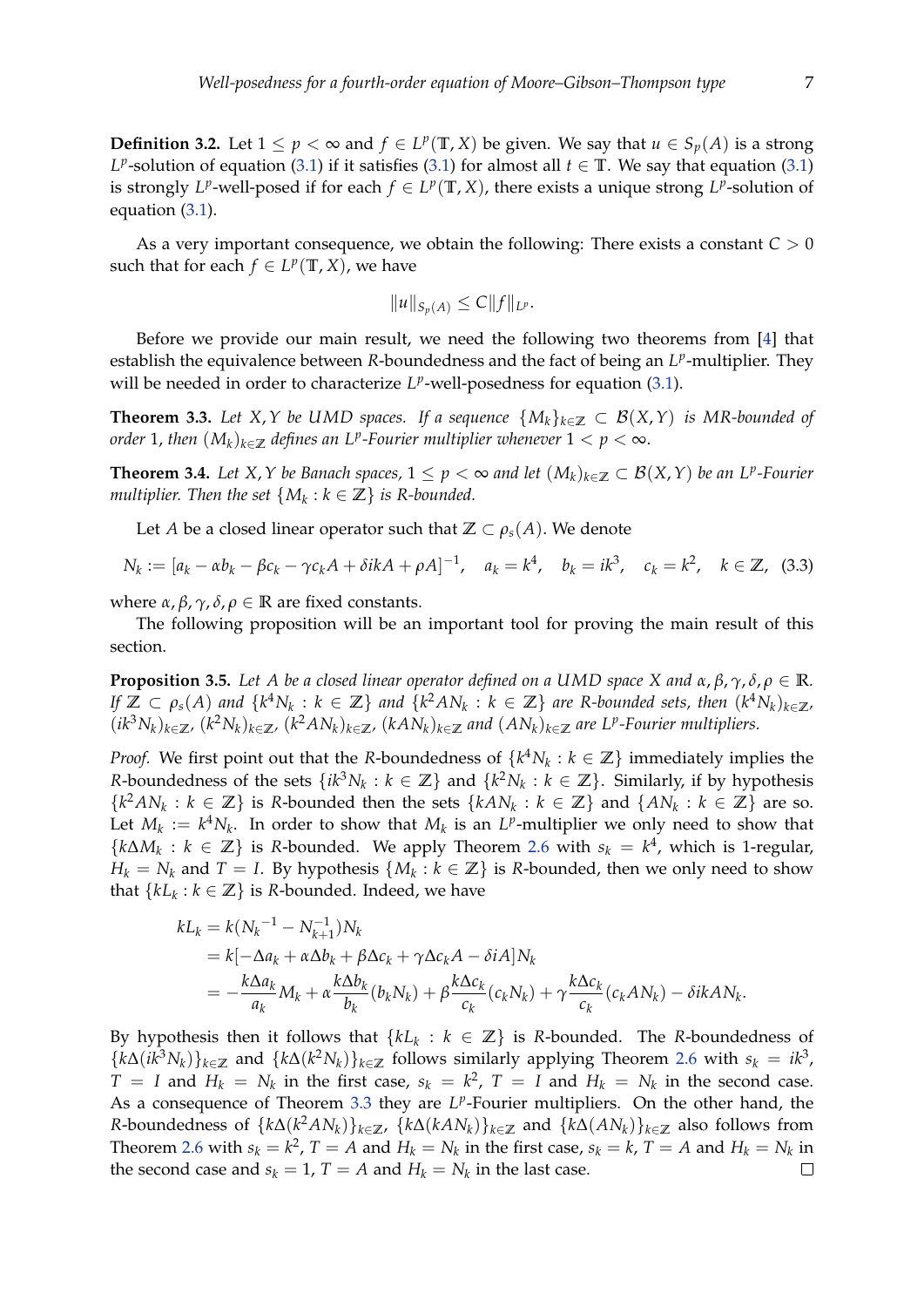We now show the main result of this section that provides a computable criterion to characterize the well-posedness of equation [\(3.1\)](#page-5-0).

<span id="page-7-0"></span>**Theorem 3.6.** Let  $1 < p < \infty$  and  $\alpha$ ,  $\beta$ ,  $\gamma$ ,  $\delta$ ,  $\rho \in \mathbb{R}$  be given with  $(\gamma, \delta, \rho) \neq (0, 0, 0)$ . Assume that *A is a closed linear operator defined on a UMD space X. The following assertions are equivalent:*

- *(i) Equation* [\(3.1\)](#page-5-0) *is strongly L<sup>p</sup> -well-posed;*
- *(ii)*  $\mathbb{Z} \subset \rho_s(A)$  and the set  $\{k^4N_k : k \in \mathbb{Z}\}$  is R-bounded.

*Proof.* We first prove  $(i) \implies (ii)$ . Given  $k \in \mathbb{Z}$  and  $y \in X$  we define the function  $f \in L^p(\mathbb{T}, X)$ as  $f(t) = e^{ikt}y$ . It is not difficult to check that  $\hat{f}(k) = y$  and 0 otherwise. By hypothesis, equation [\(3.1\)](#page-5-0) is  $L^p$ -well-posed and then there exists a unique  $u \in S_p(A)$  which solves equation [\(3.1\)](#page-5-0). If we take

Fourier transform in both sides of [\(3.1\)](#page-5-0) we get:

$$
[a_k - \alpha b_k - \beta c_k - \gamma c_k A + \delta i k A + \rho A]\hat{u}(k) = y,
$$
\n(3.4)

and

$$
[a_n - \alpha b_n - \beta c_n - \gamma c_n A + \delta i n A + \rho A] \hat{u}(n) = 0, \quad n \neq k. \tag{3.5}
$$

This shows that  $[a_k - \alpha b_k - \beta c_k - \gamma c_k A + \delta i k A + \rho A]$  is surjective. On the other hand, let  $x \in D(A)$  be such that

$$
[a_k - \alpha b_k - \beta c_k - \gamma c_k A + \delta ikA + \rho A]x = 0.
$$

We define  $u \in S_p(A)$  as  $u(t) = e^{ikt}x$  for  $t \in \mathbb{T}$ . It is not difficult to see that *u* is a solution for equation [\(3.1\)](#page-5-0) when  $f = 0$ . By uniqueness, then it necessarily follows that  $x = 0$  and then  $[a_k - \alpha b_k - \beta c_k - \gamma c_k A + \delta ikA + \rho A]$  is bijective from  $D(A)$  onto X. Moreover,  $[a_k - \alpha b_k - \beta c_k \gamma c_k A + \delta i k A + \rho A]^{-1} \in \mathcal{B}(X)$ . Indeed, given  $y \in X$  and  $k \in \mathbb{Z}$  let  $f(t) = e^{ikt}y$  and let *u* be the corresponding solution of [\(3.1\)](#page-5-0) for f. Then  $\hat{u}(k) = [a_k - \alpha b_k - \beta c_k - \gamma c_k A + \delta ikA + \rho A]^{-1}y$ and 0 otherwise.

This implies  $u(t) = -e^{-ikt}[a_k - \alpha b_k - \beta c_k - \gamma c_k A + \delta ikA + \rho A]^{-1}y$  by uniqueness. As a consequence, there exists a positive constant *C* > 0 independent of *y* and *k* such that

$$
||u||_{S_p(A)} \leq C||f||_{L^p},
$$

which implies

$$
\| [a_k - \alpha b_k - \beta c_k - \gamma c_k A + \delta i k A + \rho A]^{-1} \| \leq C
$$

for all  $k \in \mathbb{Z}$ . This proves the claim. We have shown that  $\mathbb{Z} \subset \rho_s(A)$ . Let  $M_k = k^4 N_k$  with  $k \in \mathbb{Z}$ , where  $N_k$  is defined in [\(3.3\)](#page-6-1). To finish this implication it only remains to show that  $(M_k)_{k \in \mathbb{Z}}$  is *L*<sup>*p*</sup>-Fourier multiplier. Given *f* ∈ *L*<sup>*p*</sup>(**T**, *X*), there exists *u* ∈ *S*<sub>*p*</sub>(*A*) which is a solution of equation [\(3.1\)](#page-5-0) by assumption. Taking Fourier transforms on both sides of [\(3.1\)](#page-5-0), we get that  $\hat{u}(k) \in D(A)$  and

$$
[a_k - \alpha b_k - \beta c_k - \gamma c_k A + \delta ikA + \rho A]\hat{u}(k) = \hat{f}(k), \qquad k \in \mathbb{Z}.
$$

Due to the invertibility of  $[a_k - \alpha b_k - \beta c_k - \gamma c_k A + \delta i k A + \rho A]$  we can assert that  $\hat{u}(k) =$  $N_k\hat{f}(k)$ ,  $k \in \mathbb{Z}$ . As  $u \in S_p(A)$  we obtain that

$$
\widehat{[u'''']}(k) = k^4 \hat{u}(k) = k^4 N_k \hat{f}(k) = M_k \hat{f}(k).
$$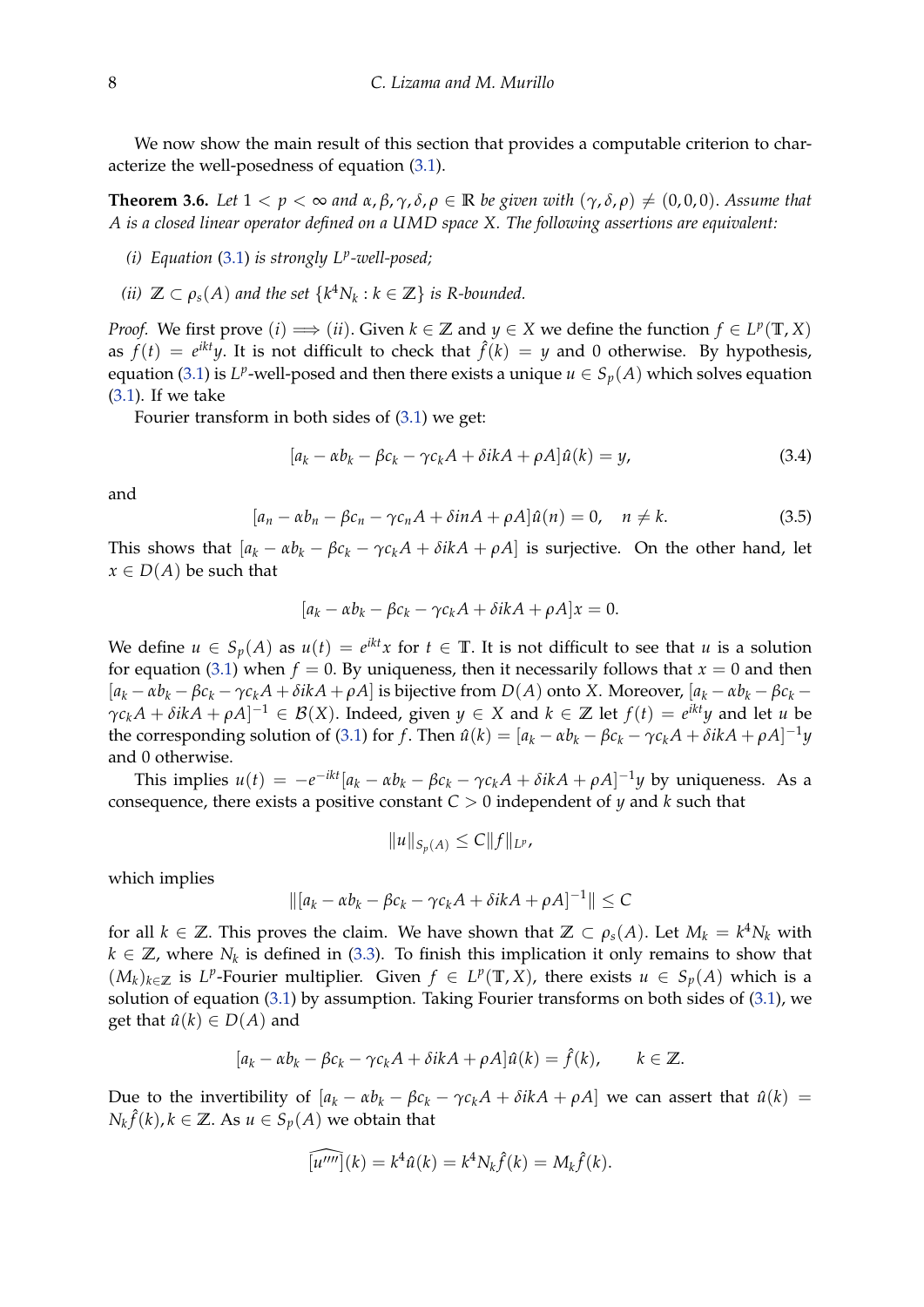Finally, since  $u'''' \in L^p(\mathbb{T}, X)$  we get that  $(M_k)_{k \in \mathbb{Z}}$  is  $L^p$ -Fourier multipliers and, by Theo-rem [3.4,](#page-6-2) we conclude that the set  $\{M_k : k \in \mathbb{Z}\}$  is *R*-bounded, proving  $(ii)$ .

Let now show  $(ii) \implies (i)$ . We assume that  $\mathbb{Z} \subset \rho_s(A)$  and the set  $\{k^4N_k : k \in \mathbb{Z}\}$  is *R*-bounded. A simple calculation shows the following identity

<span id="page-8-0"></span>
$$
k^2 AN_k = \frac{k^2}{\gamma k^2 - \rho - i\delta k} \left[ 1 - \frac{\beta}{k^2} - \frac{i\alpha}{k} \right] k^4 N_k - \frac{k^2}{\gamma k^2 - \rho - i\delta k'}, \qquad k \in \mathbb{Z} \setminus \{0\}, \tag{3.6}
$$

proving that the set  $\{k^2AN_k : k \in \mathbb{Z}\}$  is *R*-bounded, too. Let  $M_k = k^4N_k$  and  $S_k = k^2AN_k$ . It follows from Proposition [3.5](#page-6-3) that  $(M_k)_{k \in \mathbb{Z}}$ ,  $(ik^3N_k)_{k \in \mathbb{Z}}$  and  $(k^2N_k)_{k \in \mathbb{Z}}$  are  $L^p$ -Fourier multipliers.

Note that the *R*-boundedness of the set  $\{k^4N_k\}_{k\in\mathbb{Z}}$  implies that  $\{kN_k\}_{k\in\mathbb{Z}}$  is *R*-bounded and then the set  $\{k(N_{k+1} - N_k)\}\$ is also *R*-bounded. It follows from Theorem [3.3](#page-6-0) that  $\{N_k\}_{k \in \mathbb{Z}}$ is an *L<sup>p</sup>*-Fourier multiplier. In particular,  $N_k \in \mathcal{B}(X, [D(A)]).$ 

Then, for all  $f \in L^p(\mathbb{T}, X)$  there exist  $w, u_1, u_2, u_3 \in L^p(\mathbb{T}, [D(A)])$  satisfying:

$$
\hat{w}(k) = N_k \hat{f}(k), \hat{u}_1(k) = M_k \hat{f}(k), \hat{u}_2(k) = -ik^3 N_k \hat{f}(k), \hat{u}_3(k) = -k^2 N_k \hat{f}(k).
$$

Consequently,  $\hat{u}_1(k) = k^4 \hat{w}(k)$  when  $k \in \mathbb{Z}$ . This implies that  $w \in W_{per}^{4,p}(\mathbb{T};[D(A)])$  [\[4,](#page-15-2) Lemma 2.1] and  $w''''(t) = u_1(t)$  a.e. [\[4,](#page-15-2) Lemma 3.1]. In particular,  $w'''' \in L^p(\mathbb{T}, [D(A)])$ . Similarly, we obtain:

$$
\hat{u}_2(k) = (ik)^3 \hat{w}(k) = \widehat{w'''}(k), \quad \hat{u}_3(k) = (ik)^2 \hat{w}(k) = \widehat{w''}(k)
$$

and then  $w'''(t) = u_2(t)$  and  $w''(t) = u_3(t)$ . In particular,  $w''$ ,  $w''' \in L^p(\mathbb{T}, [D(A)])$ .

By hypothesis and Proposition [3.5,](#page-6-3) it follows that  $\{S_k\}_{k\in\mathbb{Z}}$ ,  $\{kAN_k\}_{k\in\mathbb{Z}}$  and  $\{AN_k\}_{k\in\mathbb{Z}}$  are *L*<sup>*p*</sup>-Fourier multipliers, and then we can ensure that there exist  $u_4$ ,  $u_5$ ,  $u_6 \in L^p(\mathbb{T}, X)$  such that

$$
\hat{u}_4(k) = -k^2 A N_k \hat{f}(k) = A \widehat{w''}(k) = \widehat{A w''}(k),
$$

and

$$
\hat{u}_5(k) = ikAN_k\hat{f}(k) = A\hat{w}'(k) = \widehat{A}\hat{w}'(k),
$$

as well as

$$
\hat{u}_6(k) = AN_k \hat{f}(k) = A\hat{w}(k) = \widehat{Aw}(k),
$$

where we have used that *A* is closed. It follows from [\[4,](#page-15-2) Lemma 3.1] that  $w(t)$ ,  $w'(t)$ ,  $w''(t) \in$ *D*(*A*) and  $Aw''(t) = u_4(t)$ ,  $Aw'(t) = u_5(t)$  and  $Aw'(t) = u_6(t)$ . In addition,  $Aw$ ,  $Aw'$ ,  $Aw'' \in$  $L^p(\mathbb{T}, X)$ . As a consequence,  $w \in S_p(A)$ . Moreover, the following identity holds:

$$
I_X = k^4 N_k - \alpha i k^3 N_k - \beta k^2 N_k - \gamma k^2 A N_k + \delta i k A N_k + \rho A N_k, \qquad (3.7)
$$

and then we obtain

$$
\hat{f}(k) = [k^4 N_k - \alpha i k^3 N_k - \beta k^2 N_k - \gamma k^2 A N_k + \delta i k A N_k + \rho A N_k] \hat{f}(k)
$$
  
=  $\widehat{w''''}(k) + \alpha \widehat{w''}(k) + \beta \widehat{w'}(k) + \gamma \widehat{A w''}(k) + \delta \widehat{A w'}(k) + \rho \widehat{A w}(k).$ 

This implies that

$$
w''''(t) + \alpha w'''(t) + \beta w''(t) + \gamma A w''(t) + \delta A w'(t) + \rho A w(t) = f(t),
$$

by the uniqueness theorem (see  $[4, p. 314]$  $[4, p. 314]$ ). It only remains to prove that the solution is unique. Indeed, for a given  $w \in S_p(A)$  that satisfies equation [\(3.1\)](#page-5-0) for  $f = 0$ , if we take Fourier transform we get that  $[a_k - \alpha b_k - \beta c_k - \gamma c_k A + \delta ikA + \rho A]\hat{w}(k) = 0$  for all  $k \in \mathbb{Z}$ . Hence  $w = 0$  since  $\mathbb{Z} \subset \rho_s(A)$ . Thus, equation [\(3.1\)](#page-5-0) is strongly  $L^p$ -well-posed.  $\Box$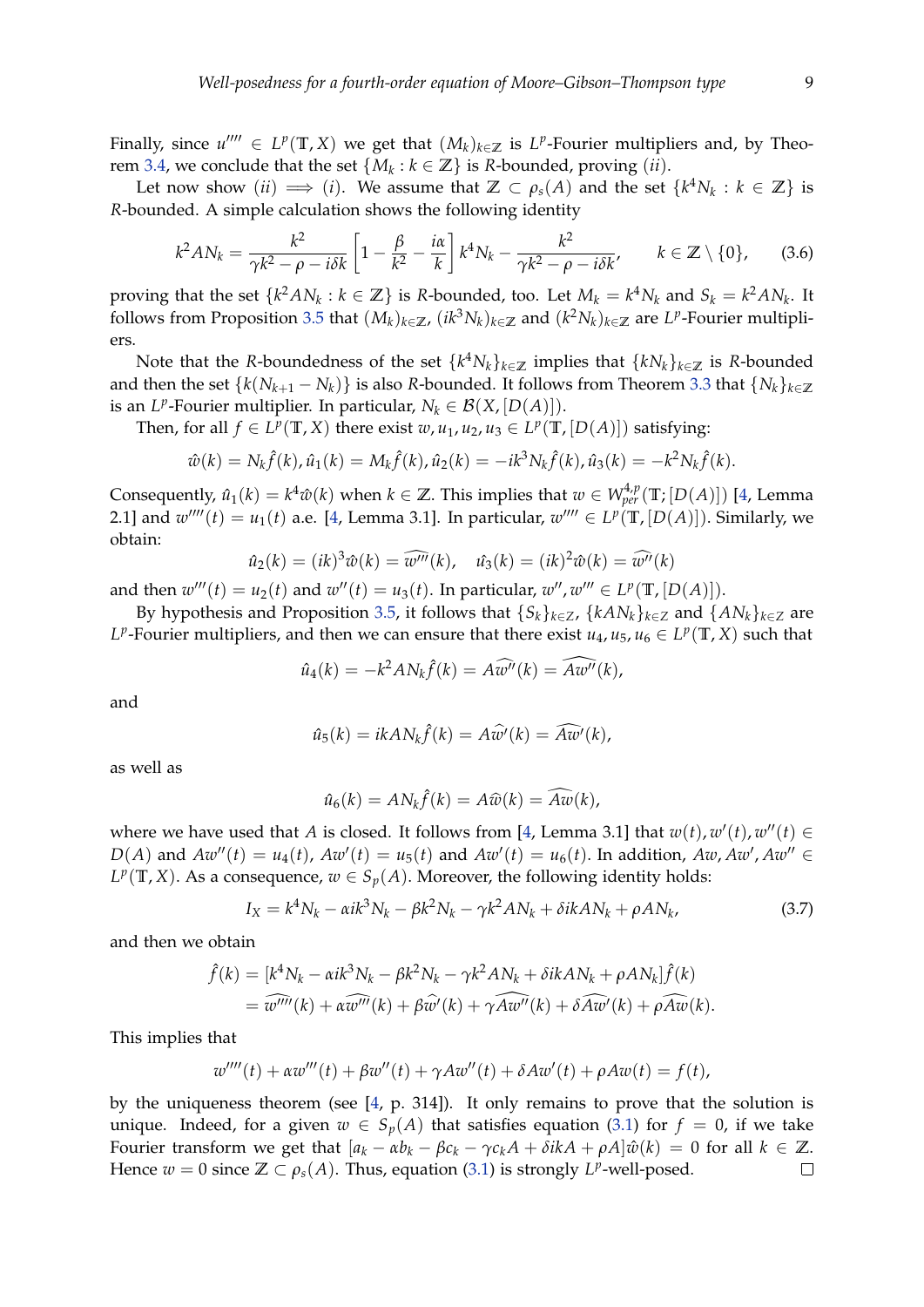We point out that  $L^p$ -well-posedness does not depend on the parameter  $p$ , that is, if equa-tion [\(3.1\)](#page-5-0) is strongly  $L^p$ -well-posed for some  $1 < p < \infty$ , then it is strongly  $L^p$ -well-posed for all  $1 < p < \infty$ .

#### **4 Well-posedness in Besov and Triebel–Lizorkin spaces**

In this section, we now analyze the well-posedness of equation [\(3.1\)](#page-5-0) in periodic Besov spaces  $B_{p,q}^s(\mathbb{T}, X)$  and periodic Triebel–Lizorkin spaces  $F_{p,q}^s(\mathbb{T}, X)$ . The definition and properties of vector-valued periodic Besov spaces can be found in [\[5\]](#page-15-3).

Given  $1 \leq p, q \leq \infty$  and  $s > 0$ , we define the maximal regularity space that describes the strongly  $B_{p,q}^s$ -well-posedness of the equation [\(3.1\)](#page-5-0) by

$$
S_{p,q,s}(A) := B_{p,q}^{s+4}(\mathbb{T}, X) \cap B_{p,q}^{s+2}(\mathbb{T}, [D(A)]).
$$

The vectorial space  $S_{p,q,s}(A)$  is a Banach space with the norm

$$
||u||_{S_{p,q,s}(A)} := ||u''||_{B_{p,q}^s} + ||u'''||_{B_{p,q}^s} + ||u''''||_{B_{p,q}^s} + ||Au||_{B_{p,q}^s} + ||Au'||_{B_{p,q}^s} + ||Au''||_{B_{p,q}^s}.
$$

Analogously to the case  $L^p$  we can define the strongly  $B^s_{p,q}$ -well-posedness for equation [\(3.1\)](#page-5-0) as follows.

**Definition 4.1.** Let  $1 \le p, q < \infty$ ,  $s > 0$  and  $f \in B_{p,q}^s(\mathbb{T}, X)$  be given. We say that  $u \in S_{p,q,s}(A)$ is a strong  $B_{p,q}$ -solution of [\(3.1\)](#page-5-0) if it satisfies (3.1) for all  $t \in \mathbb{T}$ . We say that (3.1) is strongly  $B_{p,q}^s$ -well-posed if for each  $f \in B_{p,q}^s(\mathbb{T}, X)$ , there exists a unique strong  $B_{p,q}^s$ -solution of [\(3.1\)](#page-5-0).

Note that if [\(3.1\)](#page-5-0) is strongly  $B_{p,q}^s$ -well-posed, by the Closed Graph Theorem, there exists a constant *C* > 0 such that for each  $f \in B_{p,q}^s(\mathbb{T}, X)$ , we have

$$
||u||_{S_{p,q,s}(A)} \leq C||f||_{B_{p,q}^s}.
$$

We now introduce the following notion that corresponds to  $B_{p,q}^s$ -Fourier multiplier (see [\[4\]](#page-15-2)).

**Definition 4.2.** Let *X*, *Y* be Banach spaces, 1 ≤ *p*, *q* < ∞, *s* ∈ **R** and  $(M_k)_{k \in \mathbb{Z}}$  ⊂ *B*(*X*, *Y*). We say that  $(M_k)_{k\in\mathbb{Z}}$  is a  $B^s_{p,q}$ -Fourier multiplier if, for each  $f\in B^s_{p,q}(\mathbb{T},X)$  there exists  $u\in B^s_{p,q}(\mathbb{T},Y)$ such that

$$
\hat{u}(k) = M_k \hat{f}(k)
$$

for all  $k \in \mathbb{Z}$ .

The following theorem contained in [\[5\]](#page-15-3) states that *M*-boundedness of order 2 is sufficient for an operator valued symbol to be a  $B_{p,q}^s$ - Fourier multiplier.

<span id="page-9-0"></span>**Theorem 4.3.** *Let X*, *Y be Banach spaces. If*  $(M_k)_{k∈\mathbb{Z}} ⊂ B(X,Y)$  *is M-bounded of order* 2, *then for*  $1 ≤ p, q ≤ ∞, s ∈ ℝ$  *the set*  $(M_k)_{k ∈ ℤ}$  *is a B*<sup>*s*</sup><sub>*p*,*q*</sub>-Fourier multiplier.

The following result provides necessary conditions for certain sets which will be needed to characterize strongly  $B_{p,q}^s$ -well-posedness.

<span id="page-9-1"></span>**Proposition 4.4.** *Let A be a closed linear operator defined on a UMD space X and α*, *β*, *γ*, *δ*, *ρ* ∈  $\mathbb{R}$ . If  $\mathbb{Z} \subset \rho_s(A)$  and the sets  $\{k^4N_k : k \in \mathbb{Z}\}$  and  $\{k^2AN_k : k \in \mathbb{Z}\}$  are uniformly bounded, then  $(k^4N_k)_{k\in\mathbb{Z}}$ ,  $(ik^3N_k)_{k\in\mathbb{Z}}$ ,  $(k^2N_k)_{k\in\mathbb{Z}}$ ,  $(k^2AN_k)_{k\in\mathbb{Z}}$ ,  $(kAN_k)_{k\in\mathbb{Z}}$  and  $(AN_k)_{k\in\mathbb{Z}}$  are  $B^s_{p,q}$ -Fourier *multipliers.*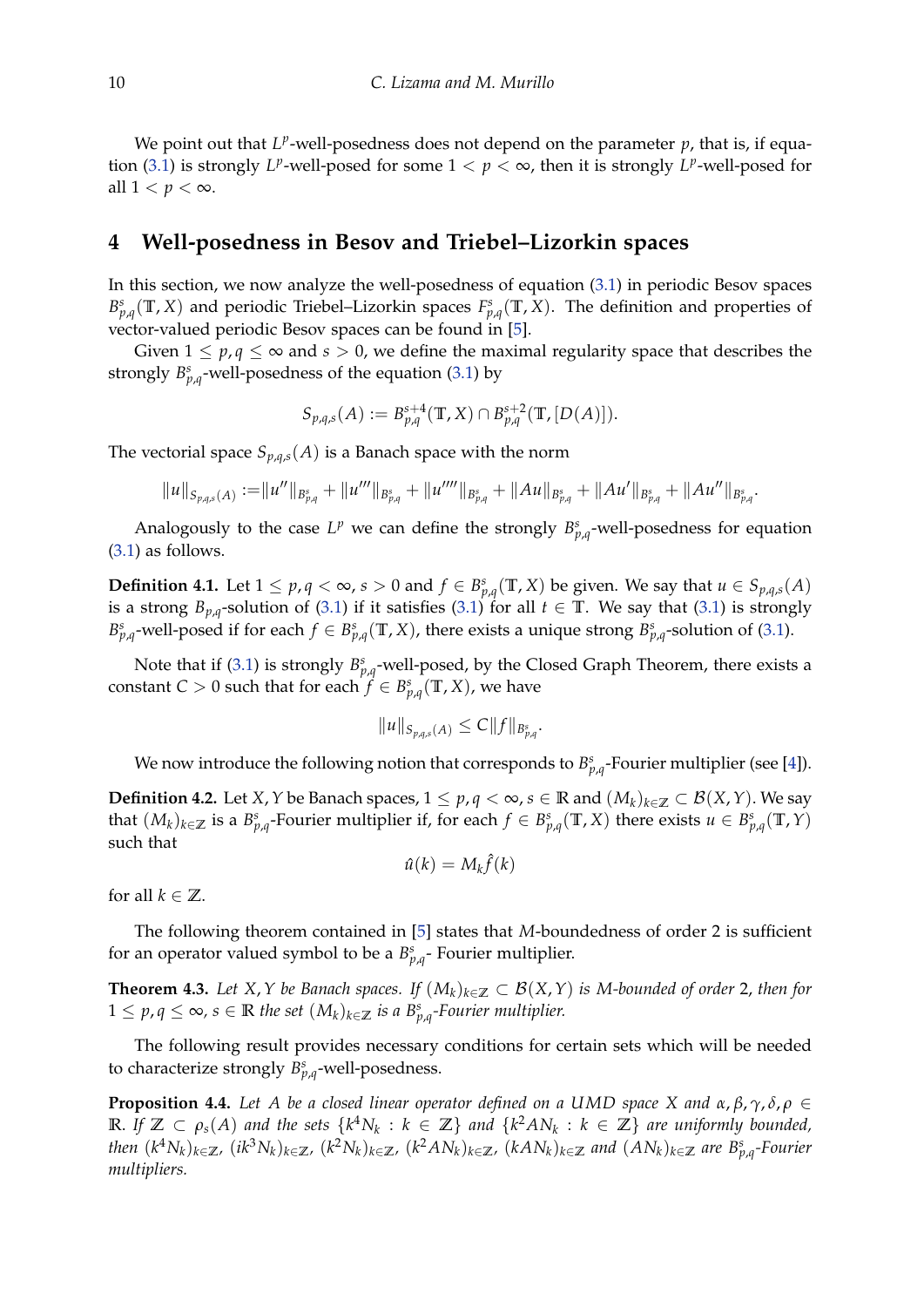*Proof.* Let  $M_k = k^4 N_k$ . In order to show that  $M_k$  is a  $B_{p,q}^s$ -Fourier multiplier and according to  $\text{Theorem 4.3, we need to prove that } \sup_{k\in\mathbb{Z}}(\|M_k\|+\|k\Delta M_k\|)<\infty \text{ and } \sup_{k\in\mathbb{Z}}\|k^2\Delta^2 M_k\|<\infty.$  $\text{Theorem 4.3, we need to prove that } \sup_{k\in\mathbb{Z}}(\|M_k\|+\|k\Delta M_k\|)<\infty \text{ and } \sup_{k\in\mathbb{Z}}\|k^2\Delta^2 M_k\|<\infty.$  $\text{Theorem 4.3, we need to prove that } \sup_{k\in\mathbb{Z}}(\|M_k\|+\|k\Delta M_k\|)<\infty \text{ and } \sup_{k\in\mathbb{Z}}\|k^2\Delta^2 M_k\|<\infty.$ The first inequality holds as a consequence of the hypothesis and Proposition [3.5.](#page-6-3) Therefore, we only need to show the second one which will be done applying Theorem [2.6](#page-5-1) to  $s_k = k^4$ , which is clearly a 2-regular sequence,  $H_k = N_k$  and  $T = I$ . By hypothesis,  $\sup_{k \in \mathbb{Z}} \|M_k\| < \infty$ . Moreover, by Proposition [3.5](#page-6-3) it follows that  $\sup_{k\in\mathbb{Z}}||kL_k|| < \infty$ , then it only remains to show that  $\sup_{k\in\mathbb{Z}}\|k^2\Delta L_k\|<\infty.$  Indeed, we have

$$
L_k = (N_k^{-1} - N_{k+1}^{-1})N_k = [-\Delta a_k + \alpha \Delta b_k + \beta \Delta c_k + \gamma \Delta c_k A - \delta iA]N_k.
$$

Then,

<span id="page-10-0"></span>
$$
k^{2} \Delta L_{k} = k^{2} [(a_{k+1} - a_{k+2})N_{k+1} - (a_{k} - a_{k+1})N_{k}] + \alpha k^{2} [(b_{k+2} - b_{k+1})N_{k+1} - (b_{k+1} - b_{k})N_{k}] + \beta k^{2} [(c_{k+2} - c_{k+1})N_{k+1} - (c_{k+1} - c_{k})N_{k}] + \gamma k^{2} [(c_{k+2} - c_{k+1})N_{k+1} - (c_{k+1} - c_{k})N_{k}] - \delta i (AN_{k+1} - AN_{k}),
$$
\n(4.1)

where  $a_k = k^4$  and  $b_k = ik^3$  and  $c_k = k^2$ . We only need to prove that each term is bounded. First of all, a simple calculus shows that:

$$
(a_{k+1}-a_{k+2})N_{k+1}-(a_k-a_{k+1})N_k=-(\Delta^2 a_k)N_{k+1}+\frac{\Delta a_k}{a_k}[(a_kN_k-a_{k+1}N_{k+1})+N_{k+1}(\Delta a_k)].
$$

Therefore

$$
k^{2}[(a_{k+1} - a_{k+2})N_{k+1} - (a_{k} - a_{k+1})N_{k}] =
$$
  

$$
- k^{2} \frac{(\Delta^{2} a_{k})}{a_{k}} \frac{a_{k}}{a_{k+1}} (a_{k+1}N_{k+1}) + k \frac{\Delta a_{k}}{a_{k}} \left[ k(a_{k}N_{k} - a_{k+1}N_{k+1}) + a_{k+1}N_{k+1} \frac{a_{k}}{a_{k+1}} \left\{ \frac{k(\Delta a_{k})}{a_{k}} \right\}^{2} \right].
$$

Since the sequence  $a_k$  is 2-regular,  $M_k = a_k N_k$  and  $k \Delta M_k$  are bounded, the above identity shows that

$$
\sup_{k\in\mathbb{Z}}\|k^2[(a_{k+1}-a_{k+2})N_{k+1}-(a_k-a_{k+1})N_k]\|<\infty.
$$

Analogously and following the same procedure as above, using the fact that  $b_k$  is also 2regular,  $b_k N_k$  and  $k\Delta(b_k N_k)$  are bounded, we obtain that

$$
\sup_{k\in\mathbb{Z}}\|k^2[(b_{k+2}-b_{k+1})N_{k+1}-(b_{k+1}-b_k)N_k]\|<\infty.
$$

Following the same idea we get that

$$
\sup_{k\in\mathbb{Z}}\|k^2[(c_{k+2}-c_{k+1})N_{k+1}-(c_{k+1}-c_k)N_k]\|<\infty
$$

and

$$
\sup_{k\in\mathbb{Z}}\|k^2[(c_{k+2}-c_{k+1})AN_{k+1}-(c_{k+1}-c_k)AN_k]\|<\infty
$$

since  $c_k$  is 2-regular and  $S_k = c_k N_k$  and  $k \Delta S_k$  are bounded in the first case, meanwhile  $R_k = c_k N_k$ *ckAN<sup>k</sup>* and *k*∆*R<sup>k</sup>* are bounded for proving the second inequality. Finally, the fact that *k*∆*R<sup>k</sup>* is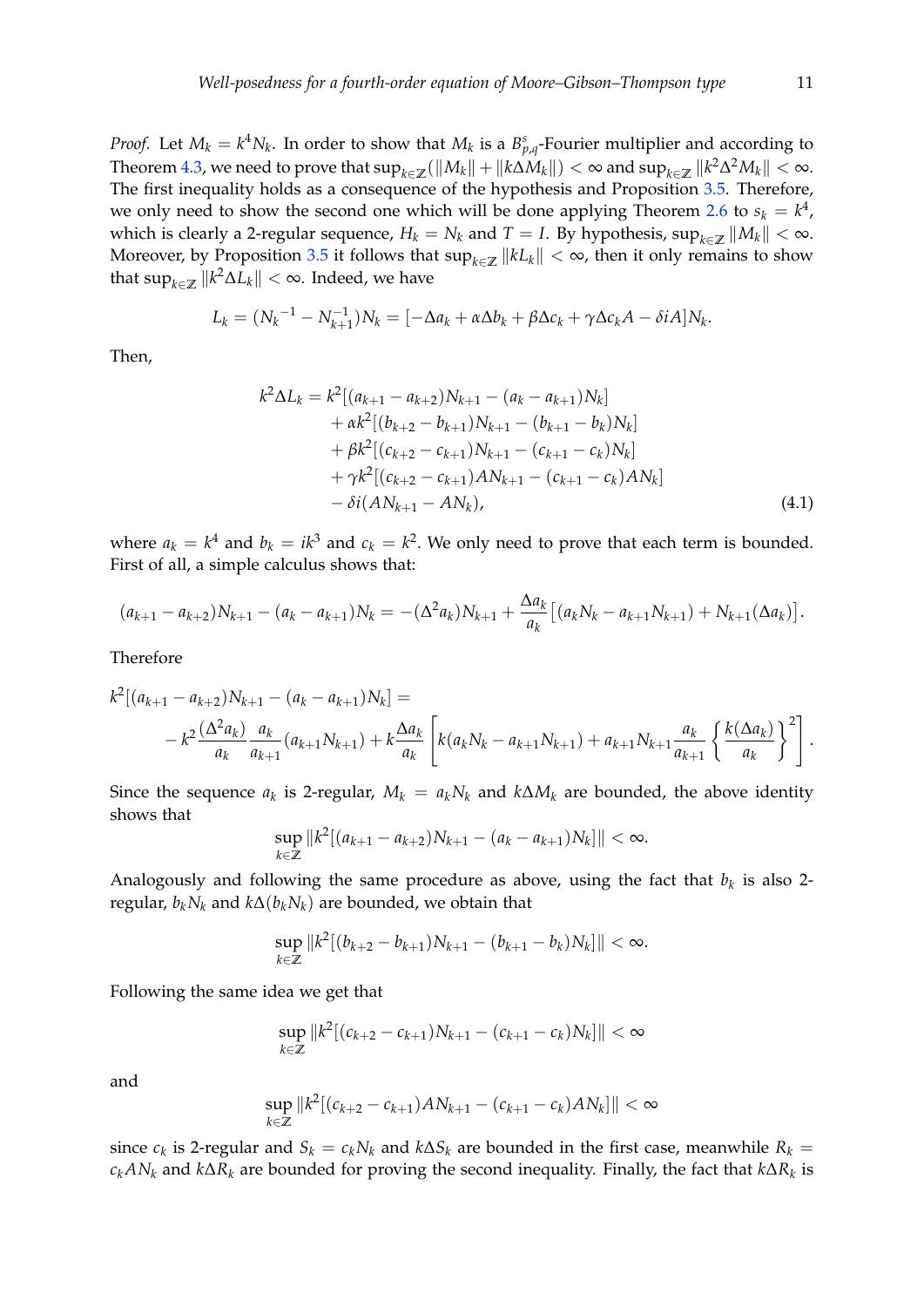bounded immediately implies the boundedness for the last summand  $-\delta i (AN_{k+1} - AN_k)$  in [\(4.1\)](#page-10-0). Consequently,  $(k^4 N_k)_{k \in \mathbb{Z}}$  is a  $B^s_{p,q}$ -Fourier multiplier.

We now consider  $M_k = ik^3 N_k$ . In order to prove that it is a  $B_{p,q}^s$ -Fourier multiplier it only remains to show again that  $\sup_{k \in \mathbb{Z}} ||k^2 \Delta^2 M_k|| < \infty$ , which can be do using the sec-ond part of Theorem [2.6](#page-5-1) with  $s_k = ik^3$ ,  $H_k = N_k$  and  $T = I$ . By hypothesis and Proposi-tion [3.5](#page-6-3) it follows that  $\sup_{k\in\mathbb{Z}}||M_k|| < \infty$  and  $\sup_{k\in\mathbb{Z}}||kL_k|| < \infty$ , respectively. The inequality  $\sup_{k\in\mathbb{Z}}\|k^2\Delta L_k\|<\infty$  has already been shown since  $L_k$  is exactly the same that in the above computation. Therefore,  $(ik^3N_k)_{k\in\mathbb{Z}}$  is a  $B^s_{p,q}$ -Fourier multiplier. Similarly, we obtain that  $(k<sup>2</sup>N<sub>k</sub>)<sub>k∈</sub>ℤ$  is a  $B<sup>s</sup><sub>p,q</sub>$ -Fourier multiplier.

Let now  $M_k = k^2 A N_k$ . From Proposition [3.5](#page-6-3) it follows that  $\sup_{k \in \mathbb{Z}} (\|M_k\| + \|k \Delta M_k\|) < \infty$ . To prove that  $\sup_{k \in \mathbb{Z}} \|k^2 \Delta^2 M_k\| < \infty$  we apply Theorem [2.6](#page-5-1) with  $s_k = k^2$ ,  $H_k = N_k$  and  $T = A$ . It remains to show that  $\sup_{k \in \mathbb{Z}} \|k^2 \Delta L_k\| < \infty$ , where  $L_k$  is the same that in the above calculus. Therefore,  $(k^2AN_k)_{k\in\mathbb{Z}}$  is a  $B^s_{p,q}$ -Fourier multiplier. The same procedure can be applied to  $M_k = k A N_k$  with  $s_k = k$ ,  $H_k = N_k$  and  $T = A$  and  $M_k = A N_k$  with  $s_k = 1$ ,  $H_k = N_k$  and *T* = *A*. The conclusion then holds and consequently  $(kAN_k)_{k∈\mathbb{Z}}$  and  $(AN_k)_{k∈\mathbb{Z}}$  are  $B^s_{p,q}$ Fourier multipliers.

We now enunciate the main result of this section. The proof follows essentially the same steps than the one of Theorem [3.6.](#page-7-0) However, we include here the essential changes of the proof that differ from Theorem [3.6](#page-7-0) in order to make it clear to the reader.

<span id="page-11-1"></span>**Theorem 4.5.** Let  $1 \leq p, q \leq \infty$ ,  $s > 0$  and  $\alpha, \beta, \gamma, \delta, \rho \in \mathbb{R}$  be given with  $(\gamma, \delta, \rho) \neq (0, 0, 0)$ . *Assume A is a closed linear operator defined on a Banach space X. The following assertions are equivalent:*

*(i) The equation*

$$
u''''(t) + \alpha u'''(t) + \beta u''(t) + \gamma A u''(t) + \delta A u'(t) + \rho A u(t) = f(t), \qquad t \in [0, 2\pi]
$$

*is strongly B<sup>s</sup> p*,*q -well-posed;*

*(ii)*  $\mathbb{Z} \subset \rho_s(A)$  and  $\sup_{k \in \mathbb{Z}} ||k^4 N_k|| < \infty$ .

*Proof.* (*i*)  $\implies$  (*ii*) follows the same lines of Theorem [3.6](#page-7-0) and therefore is omitted. We prove  $(ii) \implies (i)$ . We assume that  $\mathbb{Z} \subset \rho_s(A)$  and the set  $\{k^4N_k : k \in \mathbb{Z}\}$  is uniformly bounded. The identity [\(3.6\)](#page-8-0) shows that the set  $\{k^2AN_k : k \in \mathbb{Z}\}$  is uniformly bounded.

Analogously, the identities  $kN_k = \frac{1}{k^3} (k^4 N_k)$  and  $k^2 N_k = \frac{1}{k^2} (k^4 N_k)$  show that the sets  $\{kN_k :$  $k \in \mathbb{Z}$ } and  $\{k^2 N_k : k \in \mathbb{Z}\}$  are also uniformly bounded. Therefore the sets  $\{k(N_{k+1} - N_k)\}_{k \in \mathbb{Z}^d}$ and  $\{k^2(N_{k+2}-2N_{k+1}+N_k)\}_{k\in\mathbb{Z}}$  are uniformly bounded and hence, by Theorem [4.3,](#page-9-0) the set  ${N_k}_{k∈\mathbb{Z}}$  is a  $B_{p,q}^s$ -Fourier multiplier. Moreover, by hypothesis and Proposition [4.4](#page-9-1) it follows that  $(k^4N_k)_{k\in\mathbb{Z}}$ ,  $(ik^3N_k)_{k\in\mathbb{Z}}$ ,  $(k^2N_k)_{k\in\mathbb{Z}}$ ,  $(k^2AN_k)_{k\in\mathbb{Z}}$ ,  $(kAN_k)_{k\in\mathbb{Z}}$  and  $(AN_k)_{k\in\mathbb{Z}}$  are  $B^s_{p,q}$ -Fourier multipliers.

Let  $f \in B_{p,q}^s(\mathbb{T}, X)$  be given. Since  $(k^4 N_k)_{k \in \mathbb{Z}}$ ,  $(ik^3 N_k)_{k \in \mathbb{Z}}$ ,  $(k^2 N_k)_{k \in \mathbb{Z}}$  are  $B_{p,q}^s$  multipliers, there exist  $w, u_1, u_2, u_3 \in B^s_{p,q}(\mathbb{T}, [D(A)])$  satisfying:

<span id="page-11-0"></span>
$$
\hat{w}(k) = N_k \hat{f}(k), \hat{u}_1(k) = k^4 N_k \hat{f}(k), \hat{u}_2(k) = -ik^3 N_k \hat{f}(k), \hat{u}_3(k) = -k^2 N_k \hat{f}(k).
$$
 (4.2)

Consequently,  $\hat{u}_1(k) = k^4 \hat{w}(k)$  when  $k \in \mathbb{Z}$ . This implies that  $w \in B_{p,q}^{s+4}(\mathbb{T};[D(A)])$  and  $w^{\prime\prime\prime\prime}(t) = u_1(t)$ . In particular,  $w^{\prime\prime\prime\prime} \in B_{p,q}^s(\mathbb{T}, [D(A)])$ . Similarly, we obtain:

$$
\hat{u}_2(k) = (ik)^3 \hat{w}(k) = \widehat{w'''}(k), \qquad \hat{u}_3(k) = (ik)^2 \hat{w}(k) = \widehat{w''}(k),
$$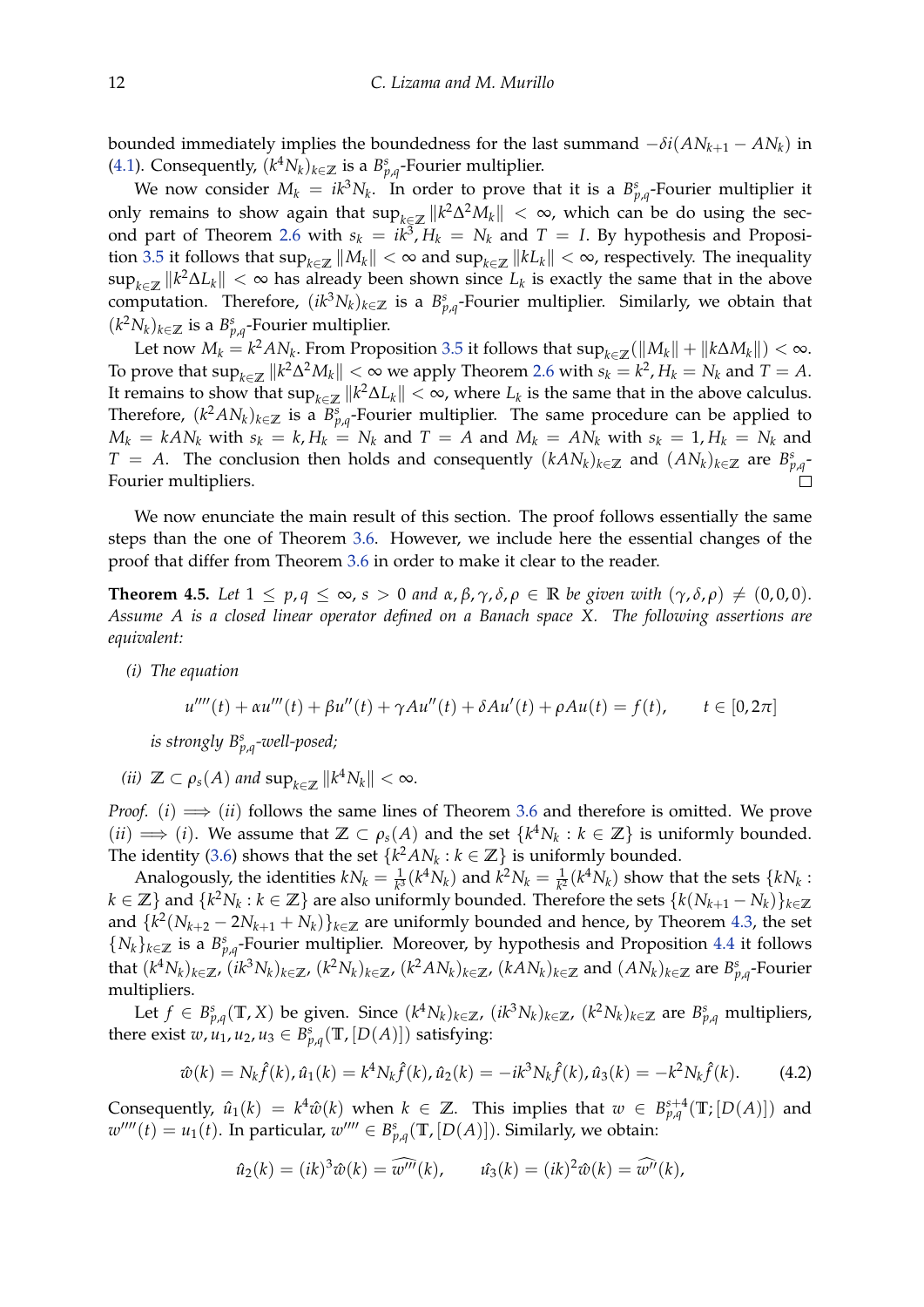and then  $w'''(t) = u_2(t)$  and  $w''(t) = u_3(t)$ . In particular,  $w''$ ,  $w''' \in B_{p,q}^s(\mathbb{T}, [D(A)])$ .

By hypothesis and Proposition [4.4](#page-9-1) the sets  $\{k^2AN_k\}_{k\in\mathbb{Z}}$ ,  $\{kAN_k\}_{k\in\mathbb{Z}}$  and  $\{AN_k\}_{k\in\mathbb{Z}}$  are *B*<sup>*s*</sup><sub>*p*,*q*</sub></sub>-Fourier multipliers, and then we have that there exist *u*<sub>4</sub>, *u*<sub>5</sub>, *u*<sub>6</sub>  $\in B_{p,q}^s(\mathbb{T}, X)$  such that

<span id="page-12-0"></span>
$$
\hat{u}_4(k) = -k^2 A N_k \hat{f}(k) = A \widehat{w''}(k) = \widehat{A w''}(k),
$$
  
\n
$$
\hat{u}_5(k) = ik A N_k \hat{f}(k) = A \widehat{w'}(k) = \widehat{A w'}(k),
$$
  
\n
$$
\hat{u}_6(k) = A N_k \hat{f}(k) = A \widehat{w}(k) = \widehat{A w}(k).
$$
\n(4.3)

where we have used that *A* is closed. It follows from [\[4,](#page-15-2) Lemma 3.1] that  $w(t)$ ,  $w'(t)$ ,  $w''(t) \in$  $D(A)$  and  $Aw''(t) = u_4(t)$ ,  $Aw'(t) = u_5(t)$  and  $Aw'(t) = u_6(t)$  a.e. In addition,  $Aw$ ,  $Aw'$ ,  $A w'' \in B_{p,q}^s(\mathbb{T}, X)$ . Replacing [\(4.2\)](#page-11-0) - [\(4.3\)](#page-12-0) in the following identity:

$$
\hat{f}(k) = k^4 N_k \hat{f}(k) - \alpha i k^3 N_k \hat{f}(k) - \beta k^2 N_k \hat{f}(k) - \gamma k^2 A N_k \hat{f}(k) + \delta i k A N_k \hat{f}(k) + \rho A N_k \hat{f}(k),
$$

we obtain by the uniqueness of the Fourier coefficients that *w* solves equation [\(3.1\)](#page-5-0). The uniqueness follows the same lines as in Theorem [3.6.](#page-7-0)  $\Box$ 

We point out that the second assertion in Theorem [4.5](#page-11-1) does not depend on the parameters  $p$ ,  $q$  and  $s$ , and then strongly  $B^{s}_{p,q}$ -well-posedness for equation [\(3.1\)](#page-5-0) holds for some  $1 \leq p$ ,  $q \leq$  $\infty$ ,  $s > 0$  if and only if it is strongly  $B_{p,q}^s$ -well-posed for all  $1 \leq p,q \leq \infty$ ,  $s > 0$ . To finish this section, we consider well-posedness in periodic Triebel–Lizorkin spaces  $F_{p,q}^s$  with  $1 \leq p < \infty$ ,  $1 \leq q \leq \infty$ ,  $s \in \mathbb{R}$ . We do not include the formal definition of these spaces but we refer the reader to [\[14\]](#page-16-8) for the details and properties of these spaces.

Using a similar argument as the one in the proof of Theorem [4.5,](#page-11-1) we obtain the following characterization of the strongly  $F_{p,q}^s$ -well-posedness of equation [\(3.1\)](#page-5-0). In order to prove this result we use the operator-valued Fourier multiplier theorem proved in [\[14\]](#page-16-8). We omit the details.

**Theorem 4.6.** Let  $1 \le p < \infty, 1 \le q \le \infty, s > 0$  and  $\alpha, \beta, \gamma, \delta, \rho \in \mathbb{R}$  be given with  $(\gamma, \delta, \rho) \ne$ (0, 0, 0). *Assume that A is a closed linear operator defined on a Banach space X. The following assertions are equivalent:*

*(i) The equation*

$$
u''''(t) + \alpha u'''(t) + \beta u''(t) + \gamma A u''(t) + \delta A u'(t) + \rho A u(t) = f(t), \quad t \in [0, 2\pi]
$$

*is strongly F<sup>s</sup> p*,*q -well-posed;*

*(ii)*  $\mathbb{Z} \subset \rho_s(A)$  and  $\sup_{k \in \mathbb{Z}} ||k^4 N_k|| < \infty$ .

As it was pointed out for  $B_{p,q}^s$ -well-posedness, the problem [\(3.1\)](#page-5-0) is strongly  $F_{p,q}^s$ -well-posed for all  $1 \leq p < \infty$ ,  $1 \leq q \leq \infty$ ,  $s > 0$  if it is so for some  $1 \leq p < \infty$ ,  $1 \leq q \leq \infty$ ,  $s > 0$ .

# **5 Sufficient conditions:** *L <sup>p</sup>***–***L q* **-well-posedness**

Based on the previous abstract results, we give in this section a practical criteria to widely solve the following Cauchy problem in  $L^p - L^q$  spaces with periodic boundary conditions:

<span id="page-12-1"></span>
$$
\begin{cases} \partial_{tttt}u(x,t) + \alpha \partial_{ttt}u(x,t) + \beta \partial_{tt}u(x,t) + \gamma A_x \partial_{tt}u(x,t) + \delta A_x \partial_t u(x,t) + \rho A_x u(x,t) = f(x,t), \\ u(x,0) = u(x,2\pi), \partial_t u(x,0) = \partial_t u(x,2\pi), \partial_{tt}u(x,0) = \partial_{tt}u(x,2\pi), \partial_{ttt}u(x,0) = \partial_{ttt}u(x,2\pi), \end{cases}
$$
(5.1)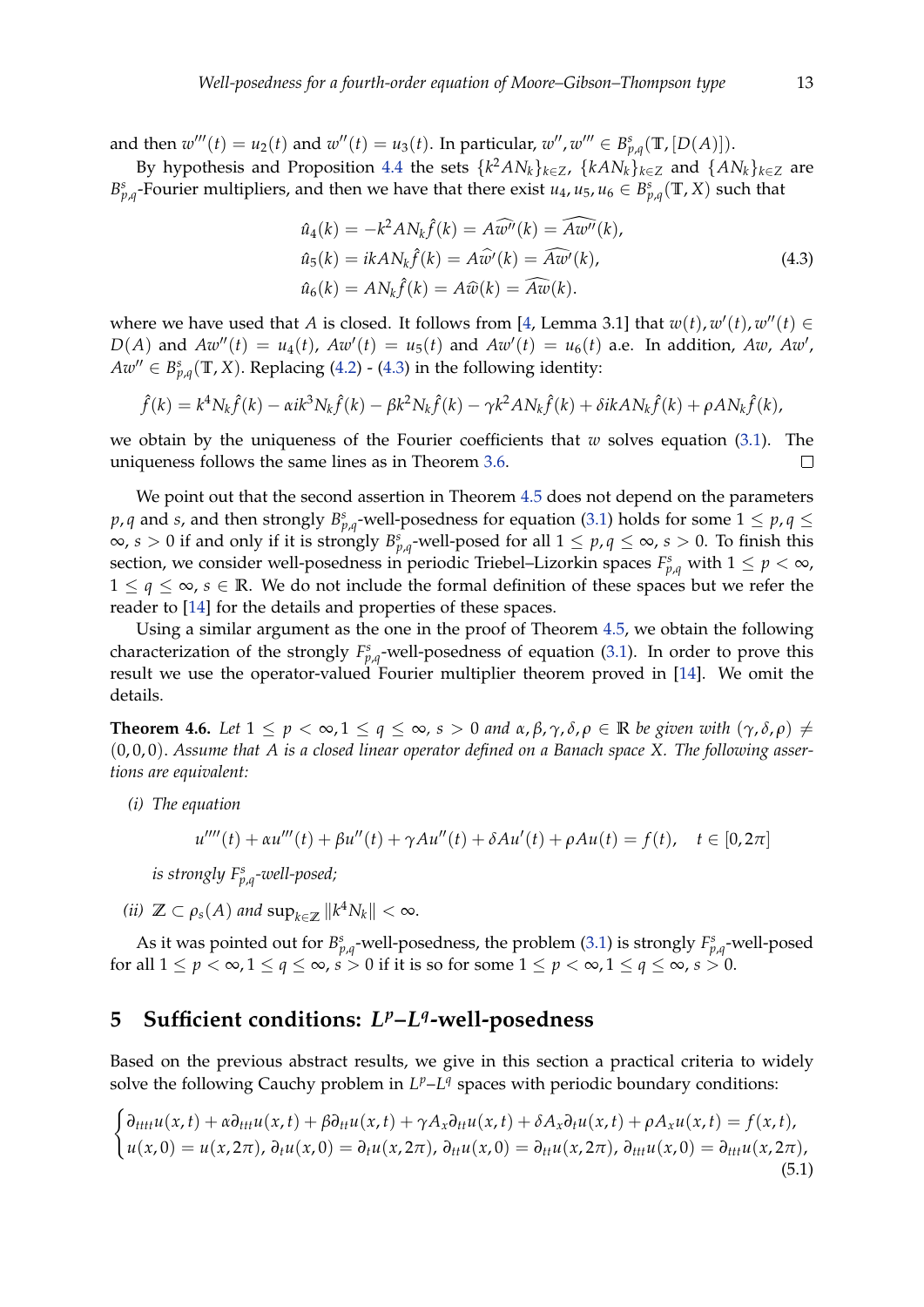where  $x \in \Omega \subset \mathbb{R}^N$  and  $t \in (0, 2\pi)$ . We begin with some preliminaries on *R*-sectorial operators. Given any  $θ ∈ (0, π)$ , we denote  $Σ_θ := {z ∈ ℂ : |arg(z)| < θ$ ,  $z ≠ 0}$ . Recall that a closed operator  $A: D(A) \subset X \to X$  with dense domain  $D(A)$  is said to be *R*-sectorial of angle  $\theta$  if the following conditions are satisfied:

- (i)  $\sigma(A) \subseteq \mathbb{C} \setminus \Sigma_{\theta}$ ;
- (ii) The set  $\{z(z A)^{-1} : z \in \Sigma_{\theta}\}\)$  is *R*-bounded in  $\mathcal{B}(X)$ .

The permanence properties for *R*-sectorial operators are similar to those for sectorial operators. For instance, they behave well under perturbations. Sufficient conditions for *R*sectoriality are studied in the monograph [\[22,](#page-16-9) Chapter 4]. As a consequence of our main theorem, we obtain the following remarkable result.

<span id="page-13-0"></span>**Theorem 5.1.** *Assume that* X *is a UMD space,*  $1 < p < \infty$ ,  $\alpha$ ,  $\beta$ ,  $\gamma$ ,  $\delta$ ,  $\rho \in (0, \infty)$  *and let* A *be an R-sectorial operator on X of angle π*/2. *If ρ* + *βγ* < *αδ then equation* [\(5.1\)](#page-12-1) *is strongly L<sup>p</sup> -well-posed.*

*Proof.* Define  $d_k = \frac{(k^4 - \beta k^2) - i \alpha k^3}{(\gamma k^2 - \rho) - i \delta k}$  $\frac{k-pk}{(\gamma k^2-\rho)-i\delta k}$  and we note that

$$
\Re(d_k)=\frac{k^2[\gamma k^4-k^2(\rho+\beta\gamma-\alpha\delta)+\rho\beta]}{(\gamma k^2-\rho)^2+\delta^2k^2}>0,
$$

since  $\rho + \beta \gamma < \alpha \delta$ . Therefore  $d_k \in \Sigma_{\pi/2}$ . The *R*-sectoriality of angle  $\pi/2$  of the operator *A* ensures the invertibility of  $d_k I - A$  and the set  $\{d_k(d_k - A)^{-1}\}_{k \in \mathbb{Z}}$  is *R*-bounded. Finally, we note the following identity

$$
k^4 N_k = \frac{k^4}{(k^4 - \beta k^2) - i\alpha k^3} d_k (d_k - A)^{-1}, \qquad k \in \mathbb{Z},
$$

which proves that the set  $\{k^4 N_k\}_{k\in\mathbb{Z}}$  is R-bounded. By Theorem [3.6](#page-7-0) we conclude that the problem [\(3.1\)](#page-5-0) is strongly  $L^p$ -well-posed.  $\Box$ 

**Example 5.2.** Let  $1 < p < \infty$  and  $\alpha, \beta, \gamma, \delta, \rho$  be strictly positive real numbers satisfying  $\rho$  + *βγ* < *αδ*. We consider the following equation in a bounded smooth domain Ω ⊂ **R***N*:

<span id="page-13-1"></span>
$$
\begin{cases}\n[\partial_{tttt}u + \alpha \partial_{ttt}u + \beta \partial_{tt}u + \gamma \Delta \partial_{tt}u + \delta \Delta \partial_t u + \rho \Delta u](x, t) = f(x, t), \text{ for } (x, t) \in \Omega \times (0, 2\pi); \\
u(x, t) = 0, \text{ for } (x, t) \in \partial \Omega \times (0, 2\pi); \\
u(x, 0) = u(x, 2\pi), \partial_t u(x, 0) = \partial_t u(x, 2\pi), \partial_{tt} u(x, 0) = \partial_{tt} u(x, 2\pi), \partial_{ttt} u(x, 0) = \partial_{ttt} u(x, 2\pi),\n\end{cases}
$$
\n(5.2)

where  $\Delta$  denotes the Laplacian operator. By [\[26,](#page-16-12) Appendix] we have that the *L<sup>q</sup>* realization  $\Delta_q$  in  $X = L^q(\Omega)$  of  $\Delta$  is an *R*-sectorial operator in *X* with arbitrary angle  $\theta \in (0, \pi)$ , and that  $\Delta_q$  coincides with  $\Delta$  in the domain  $D(\Delta_q)$  of  $\Delta_q$ . Therefore, we can denote  $(\Delta_q, D(\Delta_q))$  by (Δ, *D*<sub>*q*</sub>(Δ)). Thus, Theorem [5.1](#page-13-0) implies that for any given  $f$  ∈ *L<sup>p</sup>*(**T**, *L*<sup>*q*</sup>(Ω)) the solution *u* of the problem [\(5.2\)](#page-13-1) written in abstract form as:

$$
\begin{cases} [\partial_{tttt}u + \alpha \partial_{ttt}u + \beta \partial_{tt}u + \gamma \Delta \partial_{tt}u + \delta \Delta \partial_t u + \rho \Delta u](t) = f(t), \text{ for } t \in (0, 2\pi); \\ u(x, 0) = u(x, 2\pi), \partial_t u(x, 0) = \partial_t u(x, 2\pi), \partial_{tt}u(x, 0) = \partial_{tt}u(x, 2\pi), \partial_{ttt}u(x, 0) = \partial_{ttt}u(x, 2\pi), \end{cases}
$$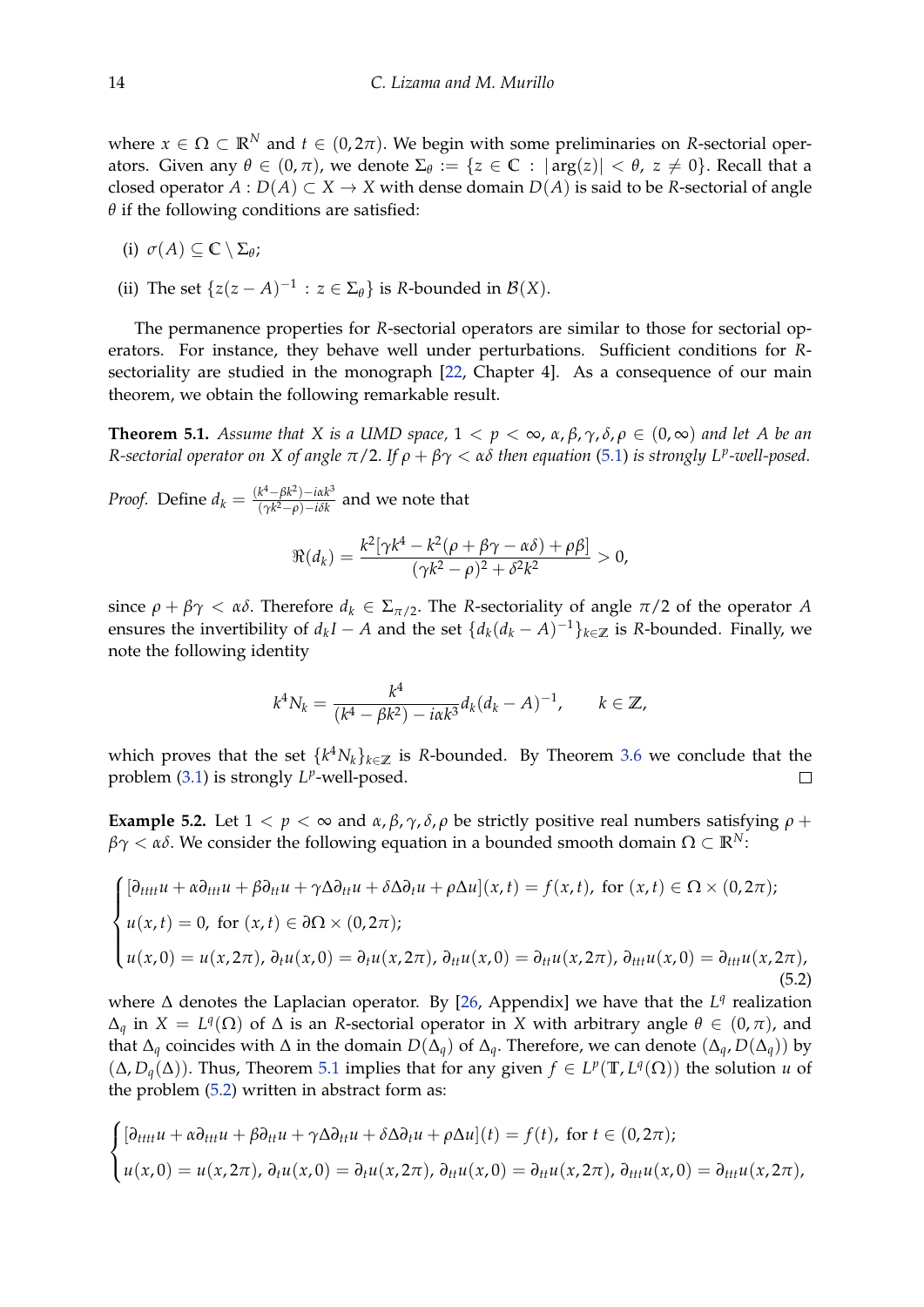exists, is unique and belongs to the space  $W^{4,p}_{per}(\mathbb{T},L^q(\Omega))\cap W^{2,p}_{per}(\mathbb{T},[D(\Delta_q)]).$  Moreover, for any  $1 < p, q < \infty$  the estimate

$$
||u||_{L^p(\mathbb{T},L^q(\Omega))} + ||u''||_{W_{per}^{2,p}(\mathbb{T},L^q(\Omega))} + ||u'''||_{W_{per}^{3,p}(\mathbb{T},L^q(\Omega))} + ||u''''||_{W_{per}^{4,p}(\mathbb{T},L^q(\Omega))}
$$
  
+  $||Au||_{L^p(\mathbb{T},[D(\Delta_q)])} + ||Au'||_{W_{per}^{1,p}(\mathbb{T},[D(\Delta_q)])} + ||Au''||_{W_{per}^{2,p}(\mathbb{T},[D(\Delta_q)])} \leq C||f||_{L^p(\mathbb{T},L^q(\Omega))}$ 

holds.

We finish with the following example that considers the fractional Laplacian operator.

**Example 5.3.** Let  $1 < p < \infty$ ,  $\frac{1}{2} < s < 1$  and  $\alpha$ ,  $\beta$ ,  $\gamma$ ,  $\delta$ ,  $\rho$  be strictly positive real numbers satisfying  $\rho + \beta \gamma < \alpha \delta$ . Consider the following nonlocal equation in a bounded smooth domain  $\Omega \subset \mathbb{R}^N$ :

$$
\begin{cases}\n[\partial_{tttt}u + \alpha \partial_{ttt}u + \beta \partial_{tt}u \\
-\gamma(-\Delta)^s \partial_{tt}u - \delta(-\Delta)^s \partial_t u - \rho(-\Delta)^s u](x, t) = f(x, t), \text{ for } (x, t) \in \mathbb{R}^N \times (0, 2\pi); \\
u(x, t) = 0, \text{ for } (x, t) \in \partial\Omega \times (0, 2\pi); \\
u(x, 0) = u(x, 2\pi), \partial_t u(x, 0) = \partial_t u(x, 2\pi), \partial_{tt} u(x, 0) = \partial_{tt} u(x, 2\pi), \partial_{tt} u(x, 0) = \partial_{ttt} u(x, 2\pi),\n\end{cases}
$$
\n(5.3)

where the fractional Laplacian −(−∆) *s* is defined by

<span id="page-14-0"></span>
$$
(-\Delta)^s v := \mathcal{F}_{\xi}^{-1}(\,|\xi|\,(\mathcal{F}v)(\xi)\,), \qquad v \in H^{1,q}(\Omega).
$$

For  $X = L^q(\Omega)$  and  $D_q((-\Delta)^s) := H^{1,q}(\Omega)$ ,  $1 < q < \infty$ , the fractional operator  $-(-\Delta)^s$ : *H*<sup>1,*q*</sup>(Ω)  $\to$  *L<sup>q</sup>*(Ω) is also *R*-sectorial of angle *θ* for an arbitrary  $\theta \in (0,s\pi)$ , see [\[1,](#page-15-12) Proposi-tion 2.2]. Hence, by Theorem [5.1,](#page-13-0) for any  $f \in L^p(\mathbb{T}, L^q(\Omega))$  there exists a unique solution  $u \in W^{4,p}_{per}(\mathbb{T}, L^q(\Omega)) \cap W^{2,p}_{per}(\mathbb{T}, H^{1,q}(\Omega))$  of the problem [\(5.3\)](#page-14-0) and satisfies the following maximal regularity estimate

$$
||u||_{L^p(\mathbb{T},L^q(\Omega))} + ||u''||_{W^{2,p}_{per}(\mathbb{T},L^q(\Omega))} + ||u'''||_{W^{3,p}_{per}(\mathbb{T},L^q(\Omega))} + ||u''''||_{W^{4,p}_{per}(\mathbb{T},L^q(\Omega))}
$$
  
+  $||Au||_{L^p(\mathbb{T},H^{1,q}(\Omega))} + ||Au'||_{W^{1,p}_{per}(\mathbb{T},H^{1,q}(\Omega))} + ||Au''||_{W^{2,p}_{per}(\mathbb{T},H^{1,q}(\Omega))} \leq C||f||_{L^p(\mathbb{T},L^q(\Omega))}.$ 

Analogous examples hold for the cases of the scales of Besov and Triebel–Lizorkin spaces, replacing *R*-sectorial operator by sectorial operator and *R*-boundedness by uniform boundedness. For instance, from Theorem [4.5](#page-11-1) we obtain the following result.

**Theorem 5.4.** *Let X be a Banach space,*  $1 < p < \infty$ ,  $\alpha$ ,  $\beta$ ,  $\gamma$ ,  $\delta$ ,  $\rho \in (0, \infty)$  *and let A be a sectorial operator on X of angle*  $\pi/2$ . If  $\rho + \beta \gamma < \alpha \delta$  then equation [\(5.1\)](#page-12-1) is strongly  $B^{s}_{p,q}$ -well-posed.

### **Acknowledgements**

The first author is partially supported by FONDECYT grant number 1180041 and DICYT, Universidad de Santiago de Chile, USACH. The second author is supported by MEC, grants MTM2016-75963-P and PID2019-105011GB-I00.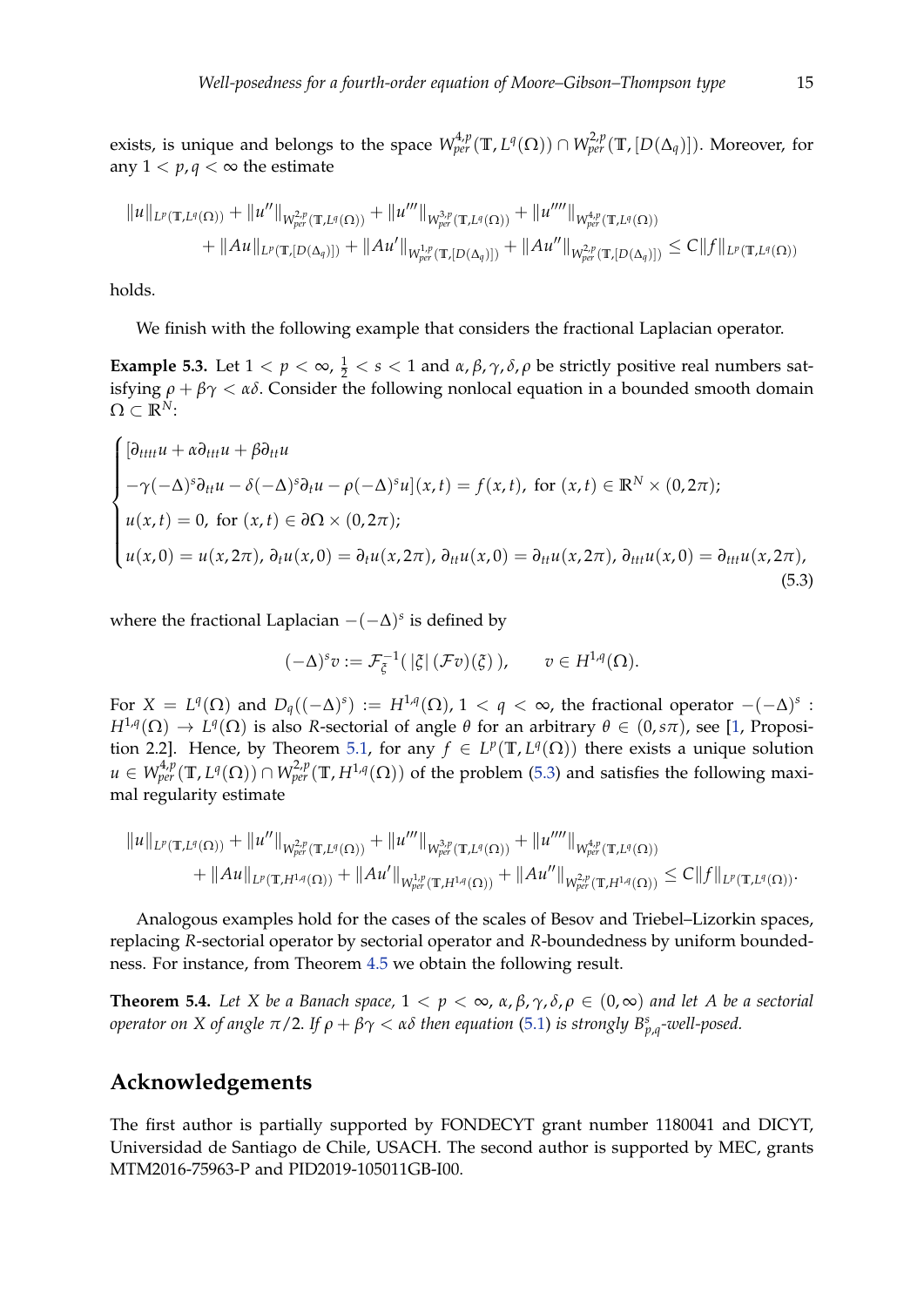### **References**

- <span id="page-15-12"></span>[1] G. Akrivis, B. Li, Maximum norm analysis of implicit–explicit backward difference formulas for nonlinear parabolic equations, *IMA J. Numer. Anal.* **38**(2018), No. 1, 75–101. <https://doi.org/10.1093/imanum/drx008>; [MR3800015](https://www.ams.org/mathscinet-getitem?mr=3800015)
- <span id="page-15-10"></span>[2] H. Amann, *Linear and quasilinear parabolic problems,* Monographs in Mathematics, Vol. 89, Basel, Birkhäuser Verlag, 1995. <https://doi.org/10.1007/978-3-030-11763-4>; [MR3930629](https://www.ams.org/mathscinet-getitem?mr=3930629)
- <span id="page-15-11"></span>[3] W. ARENDT, Semigroups and evolution equations: functional calculus, regularity and kernel estimates, in: *Evolutionary equations*, Vol. 1, Handbook of Differential Equations, North-Holland, Amsterdam, 2004, pp. 1–85. [MR2103696](https://www.ams.org/mathscinet-getitem?mr=2103696)
- <span id="page-15-2"></span>[4] W. ARENDT, S. BU, The operator-valued Marcinkiewicz multiplier theorem and maximal regularity, *Math. Z.* **240**(2002), No. 2, 311–343. <https://doi.org/10.1007/s002090100384>; [MR1900314](https://www.ams.org/mathscinet-getitem?mr=1900314)
- <span id="page-15-3"></span>[5] W. ARENDT, S. Bu, Operator-valued Fourier multipliers on periodic Besov spaces and applications, *Proc. Edinburgh Math. Soc. (2)* **47**(2004), 15–33. [https://doi.org/10.1017/](https://doi.org/10.1017/S0013091502000378) [S0013091502000378](https://doi.org/10.1017/S0013091502000378); [MR2064734](https://www.ams.org/mathscinet-getitem?mr=2064734)
- <span id="page-15-1"></span>[6] S. K. Bose, G. C. Gorain, Exact controllability and boundary stabilization of flexural vibrations of an internally damped flexible space structure, *Appl. Math. Comput.* **126**(2002), No. 2–3, 341–360. [https://doi.org/10.1016/S0096-3003\(00\)00112-0](https://doi.org/10.1016/S0096-3003(00)00112-0); [MR1879167](https://www.ams.org/mathscinet-getitem?mr=1879167)
- <span id="page-15-4"></span>[7] S. Bu, G. Cai, Periodic solutions of third-order degenerate differential equations in vectorvalued functional spaces, *Israel J. Math.* **212**(2016), 163–188. [https://doi.org/10.1007/](https://doi.org/10.1007/s11856-016-1282-0) [s11856-016-1282-0](https://doi.org/10.1007/s11856-016-1282-0); [MR3504322](https://www.ams.org/mathscinet-getitem?mr=3504322)
- <span id="page-15-8"></span>[8] S. Bu, G. CAI, Well-posedness of second-order degenerate differential equations with finite delay in vector-valued function spaces, *Pacific J. Math.* **288**(2017), No. 1, 27–46. <https://doi.org/10.2140/pjm.2017.288.27>; [MR3667761](https://www.ams.org/mathscinet-getitem?mr=3667761)
- <span id="page-15-9"></span>[9] S. Bu, G. Cai, Periodic solutions of third-order integro-differential equations in vectorvalued functional spaces, *J. Evol. Equ.* **17**(2017), No. 2, 749–780. [https://doi.org/10.](https://doi.org/10.1007/s00028-016-0335-5) [1007/s00028-016-0335-5](https://doi.org/10.1007/s00028-016-0335-5); [MR3665228](https://www.ams.org/mathscinet-getitem?mr=3665228)
- <span id="page-15-5"></span>[10] S. Bu, G. CAI, Periodic solutions of fractional degenerate differential equations with delay in Banach spaces, *Israel J. Math.* **232**(2019), No. 2, 695–717. [https://doi.org/10.1007/](https://doi.org/10.1007/s11856-019-1884-4) [s11856-019-1884-4](https://doi.org/10.1007/s11856-019-1884-4); [MR3990956](https://www.ams.org/mathscinet-getitem?mr=3990956)
- <span id="page-15-6"></span>[11] S. Bu, G. Cai, Well-posedness of fractional integro-differential equations in vector-valued functional spaces, *Math. Nachr.* **292**(2019), No. 5, 969–982. [https://doi.org/10.1002/](https://doi.org/10.1002/mana.201800104) [mana.201800104](https://doi.org/10.1002/mana.201800104); [MR3953838](https://www.ams.org/mathscinet-getitem?mr=3953838)
- <span id="page-15-7"></span>[12] S. Bu, G. CAI, Periodic solutions of second order degenerate differential equations with finite delay in Banach spaces, *J. Fourier Anal. Appl.* **25**(2019), No. 1, 32–50. [https://doi.](https://doi.org/10.1007/s00041-017-9560-8) [org/10.1007/s00041-017-9560-8](https://doi.org/10.1007/s00041-017-9560-8); [MR3901916](https://www.ams.org/mathscinet-getitem?mr=3901916)
- <span id="page-15-0"></span>[13] S. Bu, G. CAI, Solutions of third order degenerate equations with infinite delay in Banach spaces, *Banach J. Math. Anal.* **14**(2020), No. 3, 1201–1221. [https://doi.org/10.1007/](https://doi.org/10.1007/s43037-020-00058-x) [s43037-020-00058-x](https://doi.org/10.1007/s43037-020-00058-x); [MR4123328](https://www.ams.org/mathscinet-getitem?mr=4123328)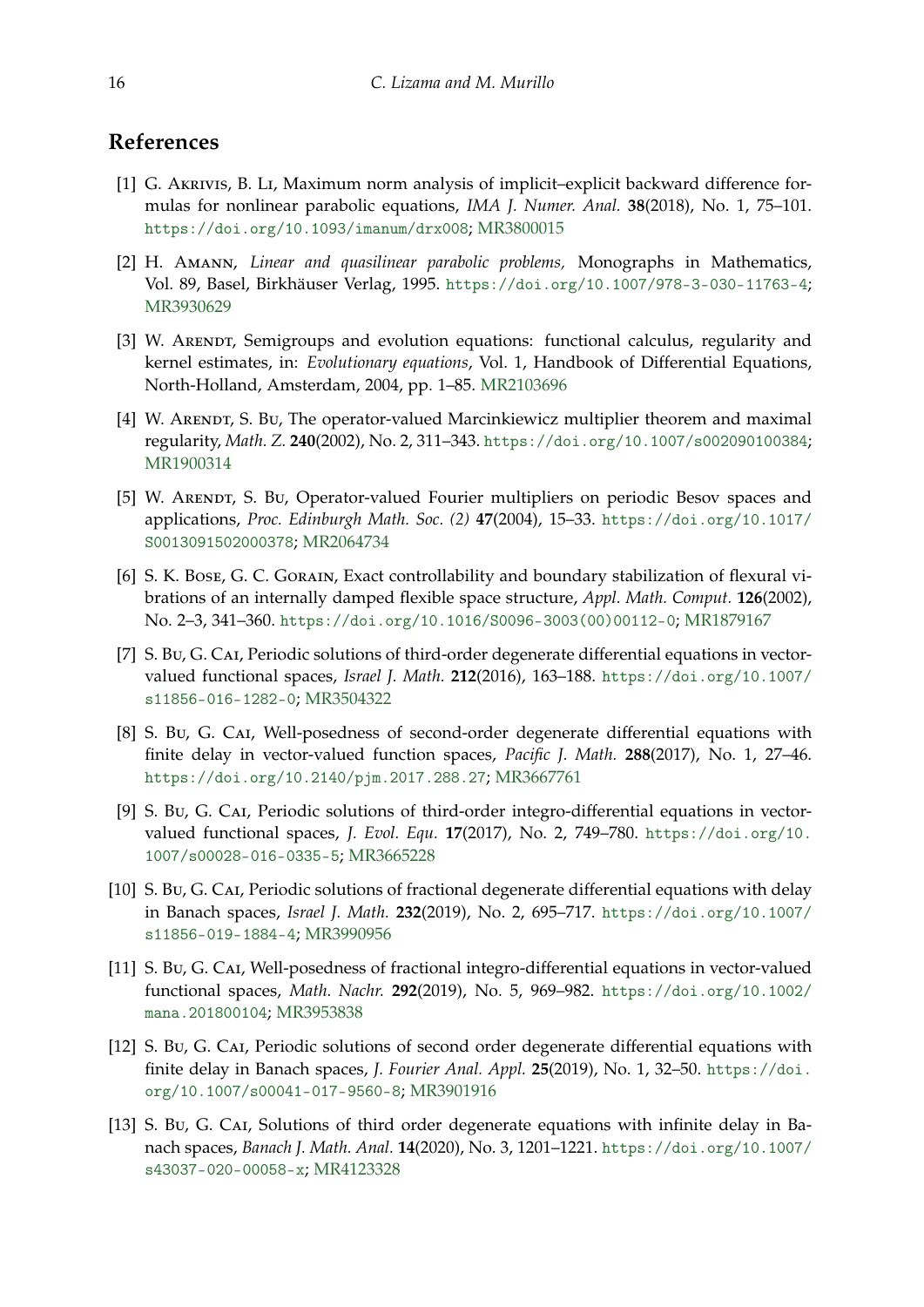- <span id="page-16-8"></span>[14] S. Bu, J. Kim, Operator-valued Fourier multipliers on periodic Triebel spaces, *Acta Math. Sin. (Engl. Ser.)* **21**(2005), 1049–1056. [https://doi.org/10.1007/s10114-004-0453-](https://doi.org/10.1007/s10114-004-0453-9) [9](https://doi.org/10.1007/s10114-004-0453-9); [MR2176315](https://www.ams.org/mathscinet-getitem?mr=2176315)
- <span id="page-16-11"></span>[15] D. L. BURKHÖLDER, Martingales and Fourier analysis in Banach spaces, in: G. Letta, M. Pratelli (Eds.), *Probability and analysis (Varenna, 1985)*, Lecture Notes in Mathematics, Vol. 1206, Berlin, Springer, 1986, pp. 61–108. <https://doi.org/10.1007/BFb0076300>; [MR0864712](https://www.ams.org/mathscinet-getitem?mr=0864712)
- <span id="page-16-1"></span>[16] G. CAI, S. Bu, Periodic solutions of third-order degenerate differential equations in vectorvalued functional spaces, *Israel J. Math.* **212**(2016), No. 1, 163–188. [https://doi.org/10.](https://doi.org/10.1007/s11856-016-1282-0) [1007/s11856-016-1282-0](https://doi.org/10.1007/s11856-016-1282-0); [MR3504322](https://www.ams.org/mathscinet-getitem?mr=3504322)
- <span id="page-16-5"></span>[17] K. E. CHLOUVERAKIS, J. C. SPROTT, Chaotic hyperjerk systems, Chaos Solitons Fractals **28**(2006), 739–746. <https://doi.org/10.1016/j.chaos.2005.08.019>; [MR2204007](https://www.ams.org/mathscinet-getitem?mr=2204007)
- <span id="page-16-10"></span>[18] PH. CLÉMENT, S. O. LONDEN, G. SIMONETT, Quasilinear evolutionary equations and continuous interpolation spaces, *J. Differential Equations* **196**(2004), No. 2, 418–447. [https:](https://doi.org/10.1016/j.jde.2003.07.014) [//doi.org/10.1016/j.jde.2003.07.014](https://doi.org/10.1016/j.jde.2003.07.014); [MR2028114](https://www.ams.org/mathscinet-getitem?mr=2028114)
- <span id="page-16-7"></span>[19] J. A. Conejero, C. Lizama, M. Murillo-Arcila, J. B. Seoane-Sepúlveda, Wellposedness for degenerate third order equations with delay and applications to inverse problems, *Israel J. Math.* **229**(2019), 219–254. [https://doi.org/10.1007/s11856-018-](https://doi.org/10.1007/s11856-018-1796-8) [1796-8](https://doi.org/10.1007/s11856-018-1796-8); [MR3905603](https://www.ams.org/mathscinet-getitem?mr=3905603)
- <span id="page-16-2"></span>[20] F. DELL'ORO, I. LASIECKA, V. PATA, The Moore–Gibson–Thompson equation with memory in the critical case, *J. Differential Equations* **261**(2016), 4188–4222. [https://doi.org/10.](https://doi.org/10.1016/j.jde.2016.06.025) [1016/j.jde.2016.06.025](https://doi.org/10.1016/j.jde.2016.06.025); [MR3532069](https://www.ams.org/mathscinet-getitem?mr=3532069)
- <span id="page-16-3"></span>[21] F. DELL'Oro, V. PATA, On a fourth-order equation of Moore-Gibson-Thompson type, *Milan J. Math.* **85**(2017), 215–234. <https://doi.org/10.1007/s00032-017-0270-0>; [MR3735562](https://www.ams.org/mathscinet-getitem?mr=3735562)
- <span id="page-16-9"></span>[22] R. DENK, M. HIEBER, J. PRÜSS, R-boundedness, Fourier multipliers and problems of elliptic and parabolic type, *Mem. Amer. Math. Soc.* **166**(2003), No. 788. [https://doi.org/](https://doi.org/10.1090/memo/0788) [10.1090/memo/0788](https://doi.org/10.1090/memo/0788); [MR2006641](https://www.ams.org/mathscinet-getitem?mr=2006641)
- <span id="page-16-4"></span>[23] D. EAGER, A. M. PENDRILL, N. REISTAD, Beyond velocity and acceleration: jerk, snap and higher derivatives, *Eur. J. Phys.* **37**(2016), 065008, 11 pp. [https://doi.org/10.1088/0143-](https://doi.org/10.1088/0143-0807/37/6/065008) [0807/37/6/065008](https://doi.org/10.1088/0143-0807/37/6/065008)
- <span id="page-16-6"></span>[24] G. FIGLIOLINI, C. LANNI, Jerk and jounce relevance for the kinematic performance of long–dwell mechanisms, *Mech. Mach. Sci.* **73**(2019), 219–228. [https://doi.org/10.1007/](https://doi.org/10.1007/978-3-030-20131-9_22) [978-3-030-20131-9\\_22](https://doi.org/10.1007/978-3-030-20131-9_22)
- <span id="page-16-0"></span>[25] M. F. HAMILTON, D. T. BLACKSTOCK, Nonlinear acoustics, Academic Press, New York, 1998.
- <span id="page-16-12"></span>[26] B. JIN, B. LI, Z. ZHOU, Discrete maximal regularity of time-stepping schemes for fractional evolution equations. *Numer. Math.* **138**(2018), No. 1, 101–131. [https://doi.org/10.1007/](https://doi.org/10.1007/s00211-017-0904-8) [s00211-017-0904-8](https://doi.org/10.1007/s00211-017-0904-8); [MR3745012](https://www.ams.org/mathscinet-getitem?mr=3745012)